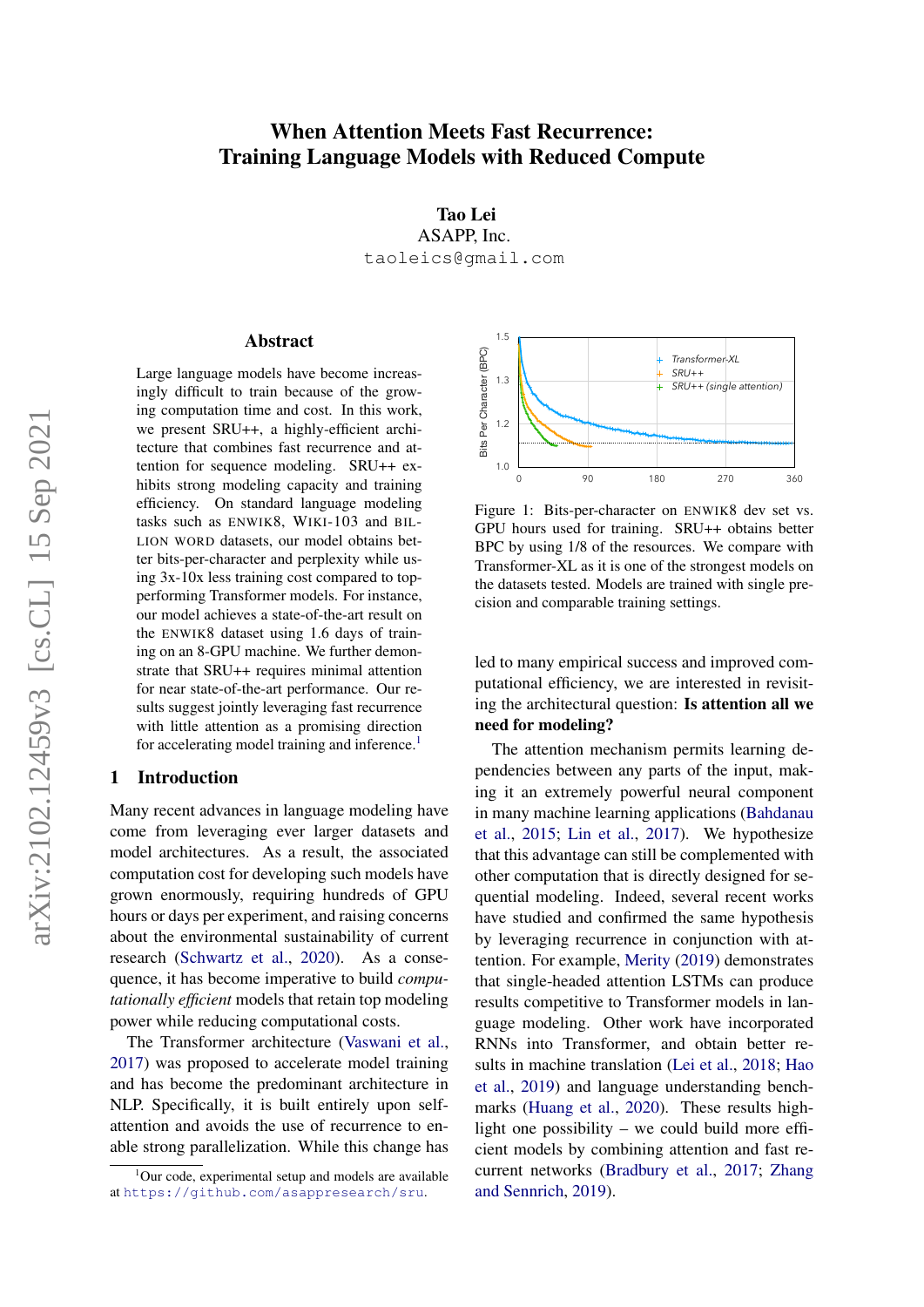In this work, we validate this idea and present a self-attentive recurrent unit that achieves strong computational efficiency. Our work builds upon the SRU [\(Lei et al.,](#page-10-3) [2018\)](#page-10-3), a highly parallelizable RNN implementation that has been shown effective in language and speech applications [\(Park](#page-10-4) [et al.,](#page-10-4) [2018;](#page-10-4) [Kim et al.,](#page-10-5) [2019;](#page-10-5) [Hsu et al.,](#page-9-4) [2020;](#page-9-4) [Shangguan et al.,](#page-10-6) [2019\)](#page-10-6). We incorporate attention into the SRU by simply replacing the linear transformation of input with a self-attention component. The proposed architecture, called SRU++, enjoys enhanced modeling capacity and remains equally parallelizable. Figure [1](#page-0-0) compares its performance with the Transformer-XL model [\(Dai](#page-9-5) [et al.,](#page-9-5) [2019\)](#page-9-5) on the ENWIK8 dataset. SRU++ achieves better results while using a fraction of the training resources needed by the baseline.

We evaluate SRU++ on standard language modeling benchmarks including the ENWIK8, WIKI-103 and BILLION WORD datasets. SRU++ consistently outperforms various Transformer models on these datasets, delivering better or on par results while using 3x-10x less computation. Our model do not use positional encoding, multi-head attention and other techniques useful to Transformer models. Furthermore, we demonstrate that a couple of attention layers are sufficient for SRU++ to obtain near state-of-the-art performance. These changes not only highlight the effectiveness of recurrence but also enable strong computation reduction in training and inference. Finally, we also showcase the effectiveness of SRU++ on the IWSLT'14 De→En translation task, and open source our implementation in Pytorch to facilitate future research.

### 2 Background: SRU

We first describe the Simple Recurrent Unit (SRU) in this section. A single layer of SRU involves the following computation:

$$
\mathbf{f}[t] = \sigma (\mathbf{W} \mathbf{x}[t] + \mathbf{v} \odot \mathbf{c}[t\text{-}1] + \mathbf{b})
$$
\n
$$
\mathbf{r}[t] = \sigma (\mathbf{W}' \mathbf{x}[t] + \mathbf{v}' \odot \mathbf{c}[t\text{-}1] + \mathbf{b}')
$$
\n
$$
\mathbf{c}[t] = \mathbf{f}[t] \odot \mathbf{c}[t\text{-}1] + (1 - \mathbf{f}[t]) \odot (\mathbf{W}'' \mathbf{x}[t])
$$
\n
$$
\mathbf{h}[t] = \mathbf{r}[t] \odot \mathbf{c}[t] + (1 - \mathbf{r}[t]) \odot \mathbf{x}[t]
$$

where  $\odot$  is the element-wise multiplication, W,  $W'$  and  $W''$  are parameter matrices and v, v', b and b' are parameter vectors to be learnt during training. The SRU architecture consists of a light recurrence component which successively computes the hidden states  $c[t]$  by reading the input vector  $x[t]$  for each step t. The computation resembles other gated recurrent networks such as LSTM [\(Hochreiter and Schmidhuber,](#page-9-6) [1997\)](#page-9-6) and GRU [\(Cho et al.,](#page-9-7) [2014\)](#page-9-7). Specifically, the state vector  $c[t]$  is a weighted average between the previous state  $c[t-1]$  and a linear transformation of the input  $W''x[t]$ . The weighted aggregation is controlled by a forget gate  $f[t]$  which is a sigmoid function over the current input and hidden state. Once the internal state  $c[t]$  is produced, SRU uses a highway network to introduce a skip connection and compute the final output state  $h[t]$ . Similarly, the information flow in the highway network is controlled by a reset gate  $r[t]$ .

Two important code-level optimizations are performed to enhance the parallelism and speed of SRU. First, given the input sequence  $X =$  $\{x[1], \dots, x[L]\}\$  where each  $x[t] \in \mathbb{R}^d$  is a ddimensional vector, SRU combines the three matrix multiplications across all time steps as a single multiplication. This significantly improves the computation intensity (e.g. GPU utilization). Specifically, the batched multiplication is a linear projection of the input tensor  $\mathbf{X} \in \mathbb{R}^{L \times d}$ :

$$
\mathbf{U}^{\top} = \begin{pmatrix} \mathbf{W} \\ \mathbf{W}' \\ \mathbf{W}'' \end{pmatrix} \mathbf{X}^{\top} , \qquad (1)
$$

where  $\mathbf{U} \in \mathbb{R}^{L \times 3 \times d}$  is the output tensor, L is the sequence length and  $d$  is the hidden state size.

The second optimization performs all elementwise operations in an efficient way. This involves

$$
\mathbf{f}[t] = \sigma(\mathbf{U}[t,0] + \mathbf{v} \odot \mathbf{c}[t-1] + \mathbf{b}) \tag{2}
$$

$$
\mathbf{r}[t] = \sigma(\mathbf{U}[t,1] + \mathbf{v}' \odot \mathbf{c}[t-1] + \mathbf{b}')
$$
 (3)

$$
\mathbf{c}[t] = \mathbf{f}[t] \odot \mathbf{c}[t-1] + (1 - \mathbf{f}[t]) \odot \mathbf{U}[t,2] \quad (4)
$$

$$
\mathbf{h}[t] = \mathbf{r}[t] \odot \mathbf{c}[t] + (1 - \mathbf{r}[t]) \odot \mathbf{x}[t]. \tag{5}
$$

Similar to other built-in operations such as attention and cuDNN LSTM [\(Appleyard et al.,](#page-9-8) [2016\)](#page-9-8), SRU implements all these operations as a single CUDA kernel to accelerate computation. Note that each dimension of the hidden vectors is independent once U is computed. The computation can run in parallel across each hidden dimension (and each input sequence given a mini-batch of multiple sequences).

#### 3 SRU++

The key modification of SRU++ is to incorporate more expressive non-linear operations into the re-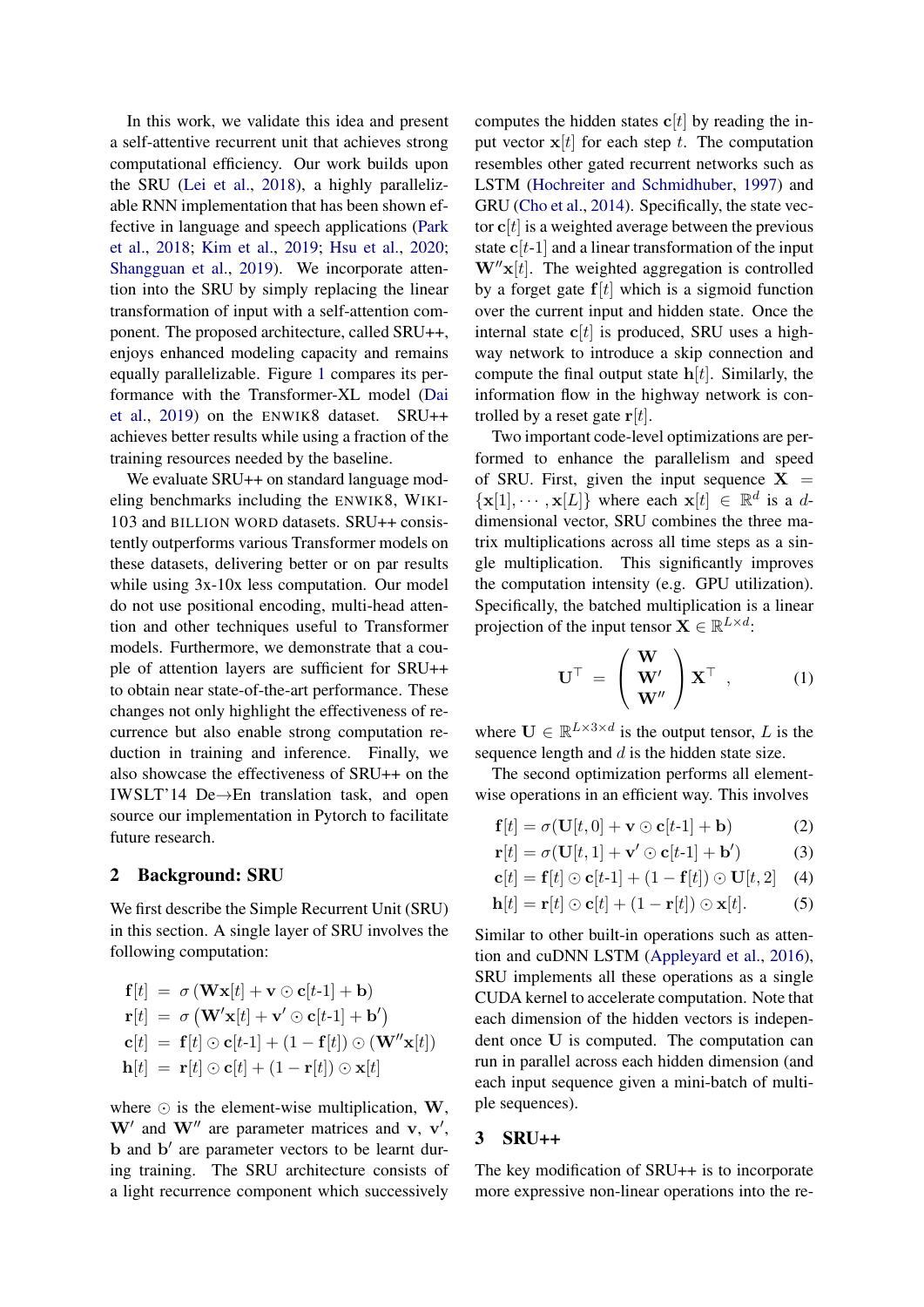<span id="page-2-0"></span>

Figure 2: An illustration of SRU and SRU++ networks: (a) the original SRU, (b) the SRU variant with projection to reduce the number of parameters, experimented in [Lei et al.](#page-10-3) [\(2018\)](#page-10-3) and (c) SRU++ proposed in this work. Numbers indicate the dimension of intermediate inputs/outputs given hidden size  $d = 2048$  and attention size  $d' = 512$ .

current network. Note that the computation of U (Equation 1) is a linear transformation of the input sequence X. We can replace this linear transformation with self-attention operation to enhance modeling capacity.

Specifically, given the input sequence represented as a matrix  $\mathbf{X} \in \mathbb{R}^{L \times d}$ , the attention component computes the query, key and value representations using the following multiplications,

$$
\mathbf{Q} = \mathbf{W}^q \mathbf{X}^\top
$$

$$
\mathbf{K} = \mathbf{W}^k \mathbf{Q}
$$

$$
\mathbf{V} = \mathbf{W}^v \mathbf{Q}
$$

where  $\mathbf{W}^q \in \mathbb{R}^{d' \times d}$ ,  $\mathbf{W}^k$ ,  $\mathbf{W}^v \in \mathbb{R}^{d' \times d'}$  are model parameters.  $d'$  is the attention dimension that is typically much smaller than  $d$ . Note that the keys  $K$  and values  $V$  are computed using  $Q$ instead of X such that the weight matrices  $W^k$ and  $\mathbf{W}^v$  are significantly smaller. We also tested another variant in which we first project  $X' =$  $\mathbf{W} \mathbf{X}^{\top}$  into the lower dimension d', and then apply three independent  $d'$ -by- $d'$  matrix multiplications over  $X'$  to obtain the query, key and value representations. This variant achieves similar results.

Next, we compute a weighted average output  $\mathbf{A} \in \mathbb{R}^{d' \times L}$  using the scaled dot-product attention introduced in [Vaswani et al.](#page-11-0) [\(2017\)](#page-11-0),

$$
\mathbf{A}^{\top} = \text{softmax}\left(\frac{\mathbf{Q}^{\top}\mathbf{K}}{\sqrt{d'}}\right)\mathbf{V}^{\top}.
$$

The final output U required by the elementwise recurrence is obtained by another linear projection,

$$
\mathbf{U}^{\top} = \mathbf{W}^o(\mathbf{Q} + \alpha \cdot \mathbf{A}).
$$

where  $\alpha \in \mathbb{R}$  is a learned scalar and  $\mathbf{W}_o \in \mathbb{R}^{3d \times d'}$ is a parameter matrix.  $\mathbf{Q} + \alpha \cdot \mathbf{A}$  is a residual connection which improves gradient propagation and stabilizes training. We initialize  $\alpha$  to zero and as a result,

$$
\mathbf{U}^\top = \mathbf{W}^o \, \mathbf{Q} = (\mathbf{W}^o \, \mathbf{W}^q) \, \mathbf{X}^\top
$$

initially falls back to a linear transformation of the input  $X$  skipping the attention transformation. Intuitively, skipping attention encourages leveraging recurrence to capture sequential patterns during early stage of training. As  $|\alpha|$  grows, the attention mechanism can learn long-range dependencies for the model. In addition,  $\mathbf{W}^o \mathbf{W}^q$  can be interpreted as applying a matrix factorization trick with a small inner dimension  $d' < d$ , reducing the total number of parameters. Figure [2](#page-2-0) (a)- (c) compares the differences of SRU, SRU with this factorization trick (but without attention), and SRU++ proposed in this section.

The last modification is adding layer normalization [\(Ba et al.,](#page-9-9) [2016\)](#page-9-9) to each SRU++ layer. In our implementation, we apply normalization after the attention operation and before the matrix multiplication with  $\mathbf{W}^o$ ,

$$
\mathbf{U}^{\top} = \mathbf{W}^o
$$
 layernorm $(\mathbf{Q} + \alpha \cdot \mathbf{A}).$ 

This implementation is post-layer normalization in which the normalization is added after the residual connection. Alternatively, pre-layer normalization [\(Xiong et al.,](#page-11-2) [2020\)](#page-11-2) only applies to the nonlinear transformation. While pre-normalization tends to be less sensitive to different learning rates, we use post-normalization for better results following the observations in [Liu et al.](#page-10-7) [\(2020b\)](#page-10-7). We analyze the effectiveness of layer normalization in Appendix [A.2.](#page-12-0)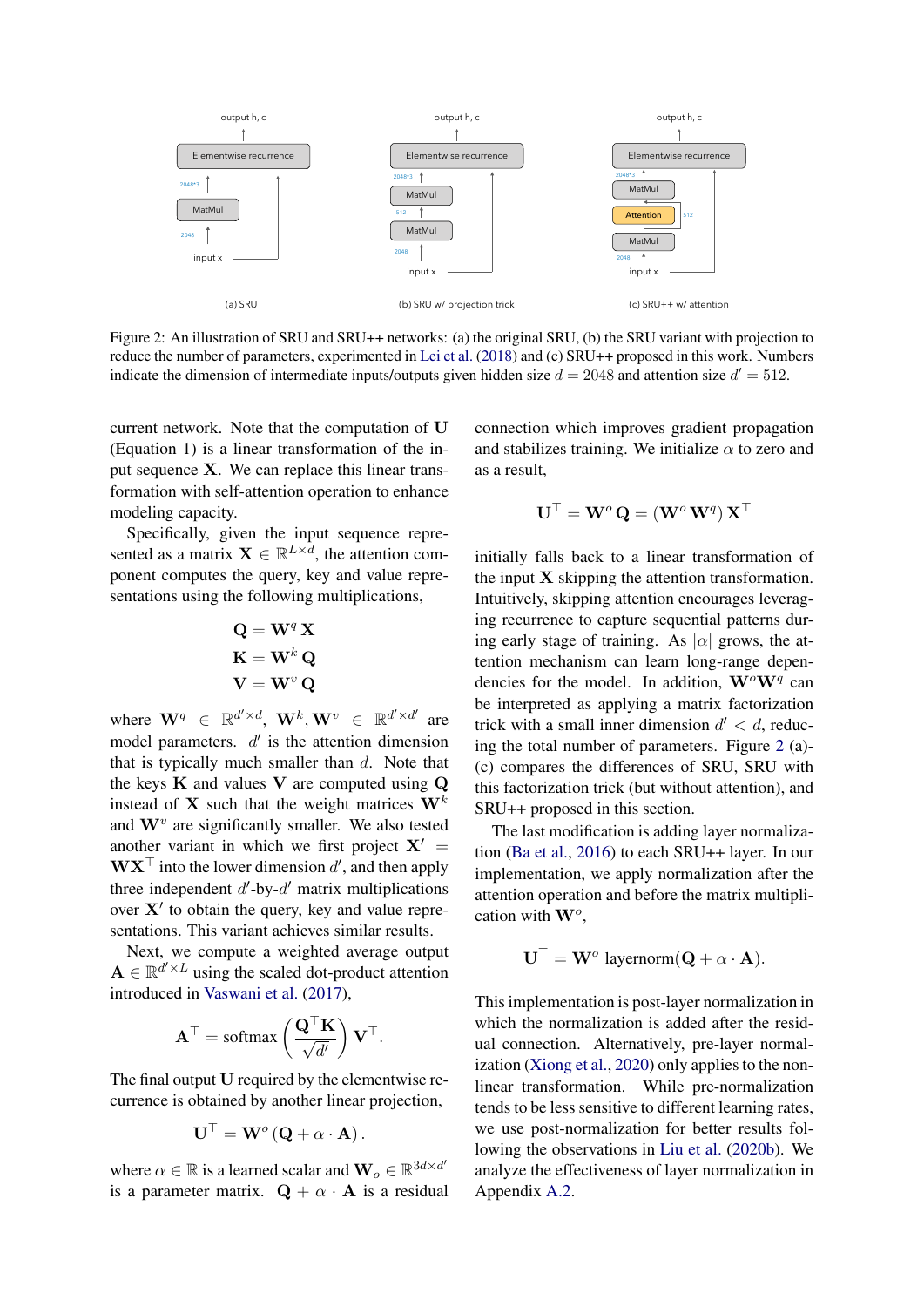<span id="page-3-0"></span>

| Model    | <b>Batch size</b> $B \times M$ | $BPC \downarrow$ |
|----------|--------------------------------|------------------|
| Trans-XL | $24 \times 512$                | 1.06             |
| $SRU++$  | $24\times512$                  | 1.03             |
| $SRU++$  | $16\times 768$                 | 1.02             |

Table 1: Test BPC of SRU++ and Transformer-XL on ENWIK8 dataset. We train SRU++ using the same setting as Transformer-XL base model. Numbers are smaller the better.  $B$  is the number of sequence.  $M$  is the unroll size (and additional context size).

#### 4 Experimental setup

Datasets We evaluate our model on four standard NLP benchmarks.

- ENWIK8 [\(Hutter,](#page-9-10) [2006\)](#page-9-10) is a character-level language modeling dataset consisting of 100M tokens taken from Wikipedia. The vocabulary size of this dataset about 200. We use the standard 90M/5M/5M splits as the training, dev and test sets, and report bits-percharacter (BPC) as the evaluation metric.
- WIKI-103 [\(Merity et al.,](#page-10-8) [2017\)](#page-10-8) is a wordlevel language modeling dataset. The training data contains 100M tokens extracted from Wikipedia articles. Following prior work, we use a vocabulary of 260K tokens, and adaptive embedding and softmax layers [\(Grave](#page-9-11) [et al.,](#page-9-11) [2017;](#page-9-11) [Baevski and Auli,](#page-9-12) [2019\)](#page-9-12).
- BILLION WORD [\(Chelba et al.,](#page-9-13) [2013\)](#page-9-13) is one of the largest language modeling datasets containing 768M tokens for training. Unlike WIKI-103 in which sentences in the same article are treated as consecutive inputs to model long context, the sentences in BIL-LION WORD are randomly shuffled. Following [Baevski and Auli](#page-9-12) [\(2019\)](#page-9-12), we use a vocabulary of 800K tokens, adaptive embedding and softmax layers.
- IWSLT'14 De→En is a low-resource machine translation dataset consists of 170K translation pairs. We showcase SRU++ can be applied to other tasks such as translation. We follow the same setup of [Lin et al.](#page-10-9) [\(2020\)](#page-10-9) and other previous work. The dataset uses a shared vocabulary of 14K BPE tokens.

Models All our language models are constructed with a word embedding layer, multiple layers of

<span id="page-3-1"></span>

| Model           | Param | $BPC \downarrow$ | GPU hrs $\downarrow$ |
|-----------------|-------|------------------|----------------------|
| Trans-XL        | 41M   | 1.06             | 356                  |
| <b>SHA-LSTM</b> | 54M   | 1.07             | $28^{\dagger}$       |
| $k=1$           |       | 1.022            | 37 <sup>†</sup>      |
| $k=2$           |       | 1.025            | $29\dagger$          |
| $k=5$           | 42M   | 1.032            | $24^{\dagger}$       |
| $k=10$          |       | 1.033            | $22^{\dagger}$       |
| No attention    |       | 1.190            | 20 <sup>†</sup>      |

Table 2: Results of SRU++ on ENWIK8 by enabling attention every  $k$  layers. We adjust the hidden size so the number of parameters are comparable. † indicates mixed precision training.

SRU++ and an output linear layer followed by softmax operation. We use single-head attention in each layer and 10 SRU++ layers for all our models. We use the same dropout probability for all layers and tune this value according to the model size and the results on the dev set. By default, we set the hidden dimension  $d : d' = 4 : 1$ . We report additional analysis and tune this ratio for best results in Section [5](#page-4-0) and Appendix [A.](#page-12-1)

For simplicity, SRU++ does not use recent techniques that are shown useful to Transformer such as multi-head attention, compressed memory [\(Rae](#page-10-10) [et al.,](#page-10-10) [2020\)](#page-10-10), relative position [\(Shaw et al.,](#page-10-11) [2018;](#page-10-11) [Press et al.,](#page-10-12) [2021\)](#page-10-12), nearest-neighbor interpolation [\(Khandelwal et al.,](#page-10-13) [2020\)](#page-10-13) and attention variants to handle very long context [\(Sukhbaatar et al.,](#page-10-14) [2019a;](#page-10-14) [Roy et al.,](#page-10-15) [2021\)](#page-10-15).

We compare with previous Transformer models that incorporate one or several these techniques. However, we do not compare with results that use additional data or dynamic evaluation [\(Graves,](#page-9-14) [2013;](#page-9-14) [Krause et al.,](#page-10-16) [2018\)](#page-10-16), for a fair comparison between all models.

Optimization We use RAdam [\(Liu et al.,](#page-10-17) [2020a\)](#page-10-17) with the default  $\beta$  values as our optimizer. RAdam is a variant of Adam optimizer [\(Kingma and Ba,](#page-10-18) [2014\)](#page-10-18) that is reported less sensitive to the choice of learning rate and warmup steps while achieving similar results at the end. We use a fixed weight decay of 0.1 and an initial learning rate of 0.0003 in our experiments. These values are selected based on ENWIK8 dev set and used for other tasks. See Appendix [A.3](#page-12-2) for more details. We use a cosine learning rate schedule following [Dai et al.](#page-9-5) [\(2019\)](#page-9-5). We do not change the initial learning rate unless otherwise specified. See Appendix [B](#page-12-3) for the detailed training configuration of each model.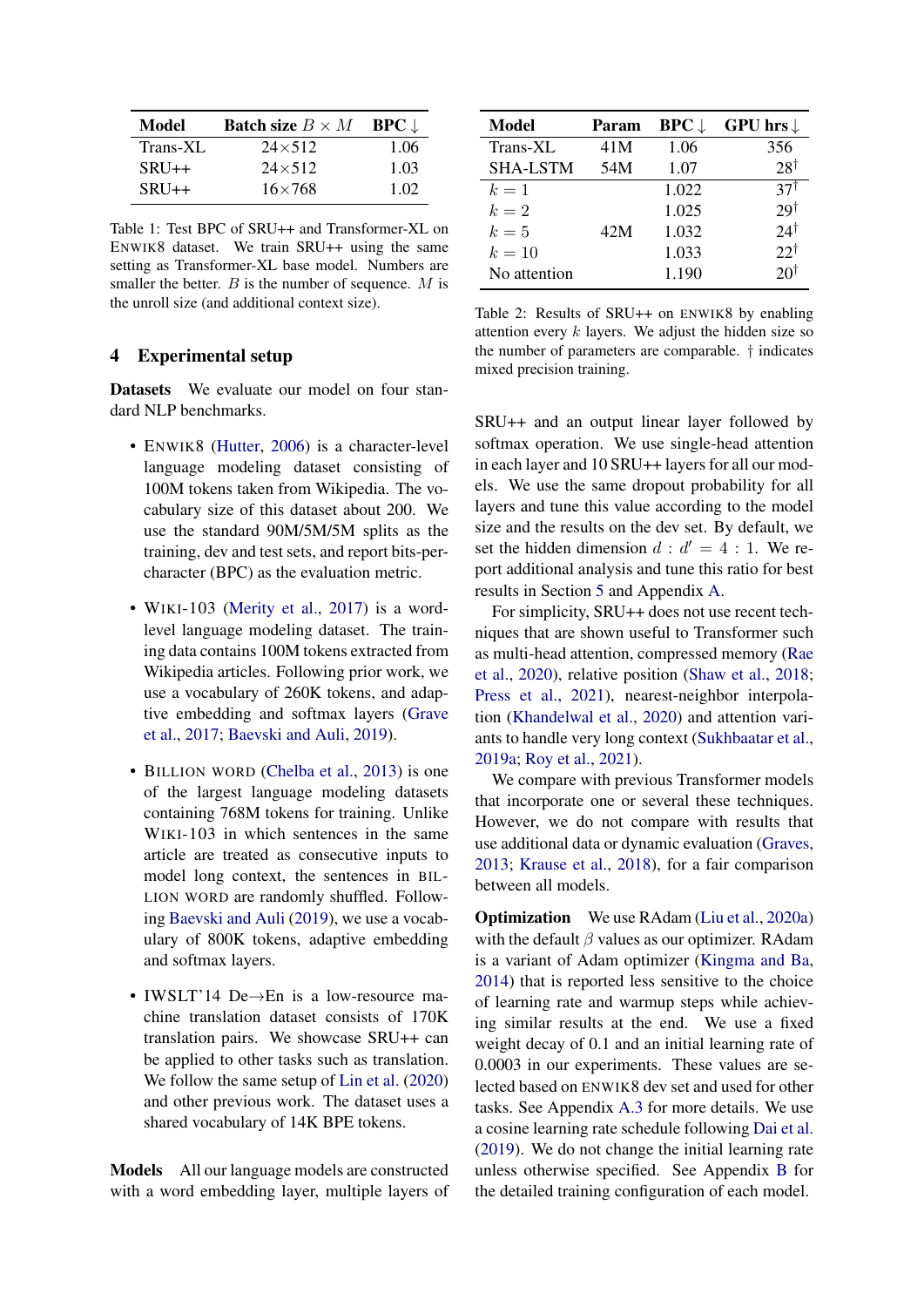<span id="page-4-1"></span>

Figure 3: Dev BPC vs. total GPU hours used on EN-WIK8 for each model. Using automatic mixed precision (amp) and only one attention sub-layer achieves 16x reduction. To compute the dev BPC, the maximum attention length is the same as the unroll size  $M$  during training.

Each training batch contains  $B$  sequences (i.e. the batch size) and  $M$  consecutive tokens for each sequence (i.e. the unroll size), which gives an effective size of  $B \times M$  tokens per batch. Following standard practice, the previous training batch is provided as additional context for attention, which results in a maximum attention length of  $2 \times M$ . For ENWIK8 and WIKI-103 datasets, the training data is partitioned into  $B$  chunks by concatenating articles and ignoring the boundaries between articles. For BILLION WORD dataset, we follow [Dai](#page-9-5) [et al.](#page-9-5) [\(2019\)](#page-9-5) and concatenate sentences to create the training batches. Sentences are randomly shuffled and separated by a special token  $\langle s \rangle$  indicating sentence boundaries.

## <span id="page-4-0"></span>5 Results

Does recurrence improve upon attention-only model? We first conduct a comparison with the Transformer-XL model [\(Dai et al.,](#page-9-5) [2019\)](#page-9-5) on EN-WIK8 dataset<sup>[2](#page-0-1)</sup>. Their base model consists of  $41M$ parameters and 12 Transformer layers. Following the official instructions, we reproduced the reported test BPC of 1.06 by training with 4 Nvidia 2080 Ti GPUs. The training took about 4 days or a total of 360 GPU hours equivalently.

We train a 10-layer SRU++ model with 42M parameters. For a fair comparison, we use the same hyperparameter setting including the effective batch size, attention context length, learning rate and the number of training iterations as the Transformer-XL base model. Notably, our base model can be trained using 2 GPUs due to less GPU memory usage. After training, we set the at-

<span id="page-4-2"></span>

Figure 4: Analyzing where to apply attention. We enable only one attention layer (top figure) or two (bottom figure) in the SRU++ model. For the latter, we always apply attention in the last layer and move the location of the other. X-axis is the layer index. The layer closest to the input embedding layer has index 1.

outperforming the baseline by a large margin. This  $\overline{\phantom{a}}$ model. We obtain a BPC of 1.02 by extending 5d tention can greatly outperform an attention-only result suggests that combining recurrence and atthe attention context length from 512 to 768, while tention context length to 2048 for testing, similarly to the Transformer-XL baseline. Table [1](#page-3-0) presents the results. Our model achieves a test BPC of 1.03, keeping the number of tokens per batch the same.

How much attention is needed? [Merity](#page-10-2) [\(2019\)](#page-10-2) demonstrated that using a single attention layer with LSTM retains most of the modeling capacity compared to using multiple attention layers. We conduct a similar analysis to understand how much attention is needed in SRU++. To do so, we only enable attention every  $k$  layers. The layers without attention become the variant with dimension projection illustrated in Figure [2](#page-2-0) (b). Note that  $k = 1$  gives the default SRU++ model with attention in every layer, and  $k = 10$  means only the last layer has attention in a 10-layer model.

Table [2](#page-3-1) presents the results by varying  $k$ . Our base model is the same 10-layer SRU++ model in Table [1.](#page-3-0) We see that using 50% less attention  $(k = 2)$  achieves almost no increase in test BPC. Moreover, using only a single attention module  $(k = 10)$  leads to a marginal loss of 0.01 BPC but reduces the training time by 40%. Our results still outperform Transformer-XL model and single-headed attention LSTM [\(Merity,](#page-10-2) [2019\)](#page-10-2) greatly by 0.03 BPC. Figure [3](#page-4-1) showcases the training efficiency of our model. SRU++ is

<sup>2</sup>[https://github.com/kimiyoung/](https://github.com/kimiyoung/transformer-xl/tree/master/pytorch) [transformer-xl/tree/master/pytorch](https://github.com/kimiyoung/transformer-xl/tree/master/pytorch)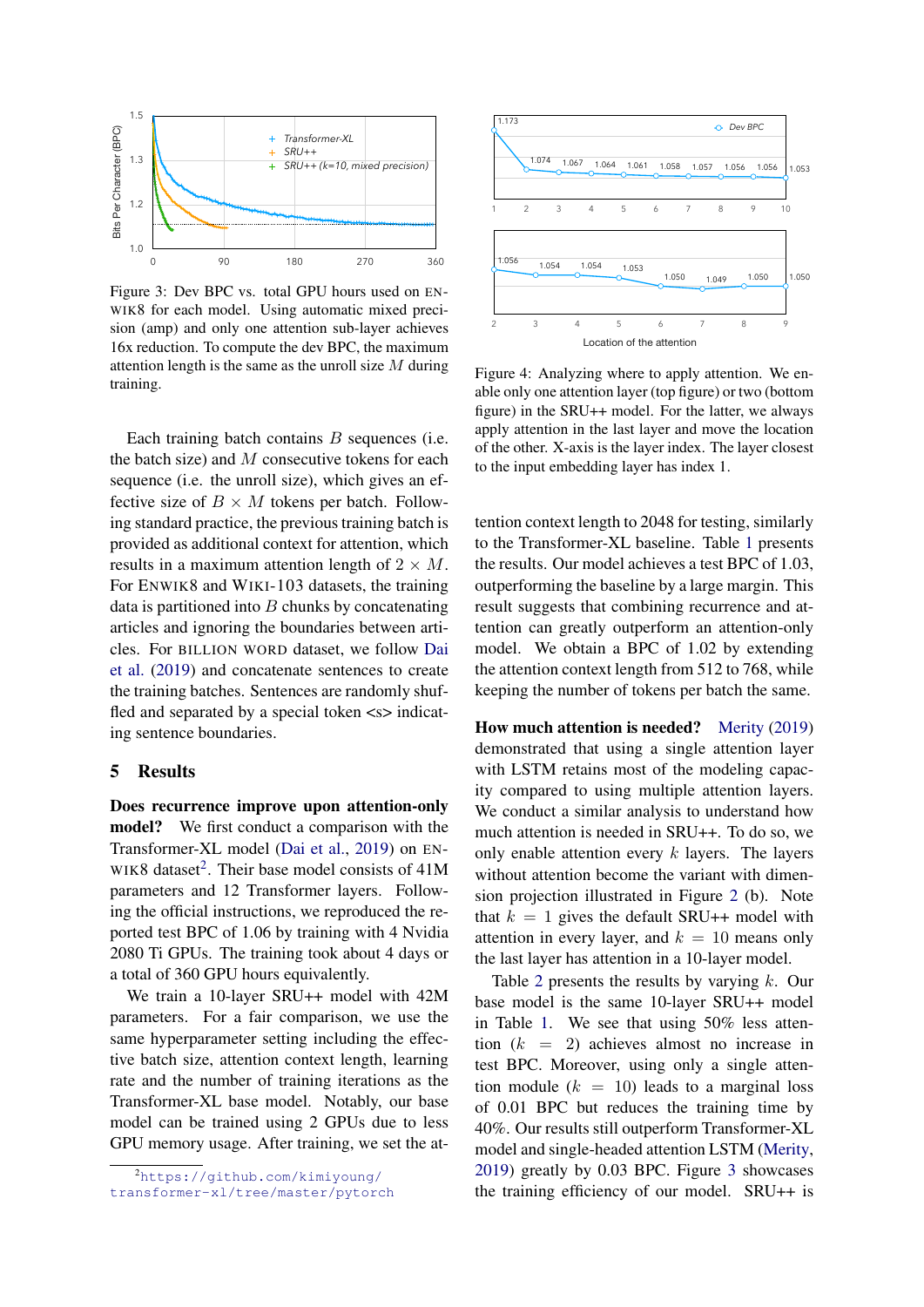<span id="page-5-1"></span>

| Model                                                | Parameters $\downarrow$ | Test BPC $\downarrow$ | GPU days $\downarrow$ |
|------------------------------------------------------|-------------------------|-----------------------|-----------------------|
| Longformer 30L (Beltagy et al., 2020)                | 102M                    | 0.99                  | $104^{\dagger}$       |
| All-attention network 36L (Sukhbaatar et al., 2019b) | 114M                    | 0.98                  | 64                    |
| Transformer-XL 24L (Dai et al., 2019)                | 277M                    | 0.99                  |                       |
| • Compressive memory (Rae et al., 2020)              |                         | 0.97                  |                       |
| Feedback Transformer (Fan et al., 2020)              | 77M                     | 0.96                  |                       |
| SRU++ Base                                           | 108M                    | 0.97                  | 61                    |
| only 2 attention layers $(k = 5)$<br>$\circ$         | 98M                     | 0.98                  | $4^{\dagger}$         |
| SRU <sub>++</sub> Large                              | 191M                    | 0.96                  | 12 <sup>†</sup>       |
| $\circ$ $d = 8d'$                                    | 195M                    | 0.95                  | 13†                   |

Table 3: Comparison with top-performing models on ENWIK8 dataset. We include the training cost (measured by the number of GPUs used  $\times$  the number of days) if it is reported in the previous work. Our results are obtained using an AWS p3dn instance with 8 V100 GPUs. The reported training time of all-attention network is based on V100 GPUs while the training time of Longformer is based on RTX8000 GPUs (which is about 90% speed of V100). † indicates mixed precision training.

<span id="page-5-0"></span>

| Ratio |      | Dimensions $d, d'$ | Dev BPC $\downarrow$ |
|-------|------|--------------------|----------------------|
|       | 3072 | 768                | 0.997                |
| 6     | 3840 | 640                | 0.992                |
| 8     | 4480 | 560                | 0.991                |
| 10    | 5040 | 504                | 0.992                |

Table 4: Dev BPC on ENWIK8 by changing the ratio  $d : d'$  in the SRU++ model while fixing the number of parameters to 108M.

5x faster to reach the dev BPC obtained by the Transformer-XL model. Furthermore, using automatic mixed precision training and a single attention layer ( $k = 10$ ) achieves 16x reduction on training cost.

Where to use attention? Next, we analyze if the location of attention in SRU++ makes a non-trivial difference. Figure [4](#page-4-2) (top) compares the results by enabling attention in only one of the SRU++ layers. Applying attention in the first bottom layer achieves significantly worse result. We believe this is due to the lack of positional information for attention, since SRU++ does not use positional encoding. Enabling attention in subsequent layers gives much better and comparable results because recurrence can encode positional information.

Moreover, SRU++ consistently achieves worse results by moving the attention to lower layer closer to the input embedding. We also enable a second attention layer while fixing the first one in the 10th layer. The corresponding results are shown in Figure [4](#page-4-2) (bottom). Similarly, SRU++ achieves worse results if the attention is added to one of the lower layers. In contrast, results are comparable once the attention is placed in a highenough layer. These observations suggest that the model should first learn local features before attention plays a most effective role at capturing longrange dependencies. More analyses can be found in Appendix [A.](#page-12-1)

**Does the ratio**  $d : d'$  **matter?** Transformer models by default use a FFN dimension that is 4 times larger than the attention dimension [\(Vaswani et al.,](#page-11-0) [2017\)](#page-11-0). We analyze the ratio of recurrence dimension  $d$  to attention dimension  $d'$  for SRU++. A small value of  $d'$  can reduce the amount of computation and the number of parameters used in attention layers but may limit the modeling capacity. Table [4](#page-5-0) compares the results of using different  $d : d'$  ratio given a similar amount of model parameters. We fix the model size to around 108M and use 10 SRU++ layers. Changing this ratio from 4 to a higher value gives better result. The best dev result is obtained with a ratio of 8.

Given this observation, we report SRU++ result using a default ratio of 4 as well as a ratio of 8 in the subsequent result sections. This ensures we conduct a comparison that uses a setup similarly to the default of Transformer models, but also showcases stronger results SRU++ can achieve.

ENWIK8 Table [3](#page-5-1) compares our model with other top-performing models on the ENWIK8 dataset. We train a base model with  $d = 3072$  and a large model with  $d = 4096$  using 400K training steps. The unroll size and attention context length are set to 1024 during training and 3072 during evalua-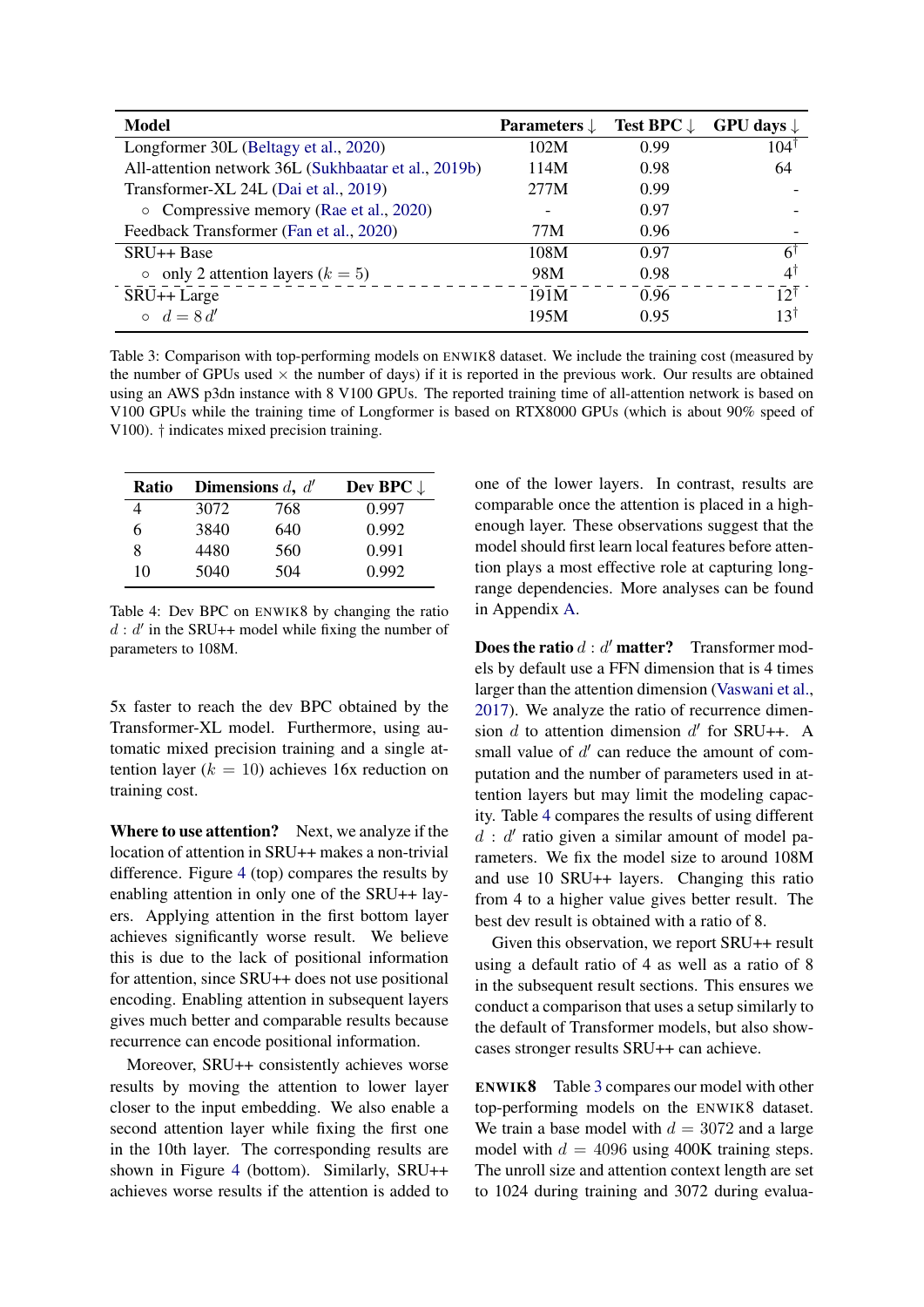<span id="page-6-0"></span>

| <b>Model</b>                                         | Parameters $\downarrow$ | <b>Test PPL</b> $\downarrow$ | GPU days $\downarrow$ |
|------------------------------------------------------|-------------------------|------------------------------|-----------------------|
| All-attention network 36L (Sukhbaatar et al., 2019b) | 133M                    | 20.6                         |                       |
| Feedback Transformer (Fan et al., 2020)              | 139M                    | 18.2                         | 214                   |
| Transformer (Baevski and Auli, 2019)                 | 247M                    | 18.7                         | $22^{\dagger}$        |
| Transformer-XL 18L (Dai et al., 2019)                | 257M                    | 18.3                         |                       |
| • Compressive memory (Rae et al., 2020)              |                         | 17.1                         |                       |
| Routing Transformer (Roy et al., 2021)               |                         | 15.8                         |                       |
| kNN-LM (Khandelwal et al., 2020)                     |                         | 15.8                         |                       |
| SRU++ Base                                           | 148M                    | 18.3                         | $8^{\dagger}$         |
| SRU <sub>++</sub> Large                              | 232M                    | 17.4                         | $14^{\dagger}$        |
| $\circ$ $d=8d'$                                      | 234M                    | 17.1                         | $15^{\dagger}$        |
| only 2 attention layers $(k = 5)$                    | 225M                    | 17.3                         | 11⊺                   |

Table 5: Comparison with top-performing models on WIKI-103 dataset. We include the training cost (measured by the number of GPUs used  $\times$  the number of days) if it is reported in the previous work. The reported training costs are based on V100 GPUs. Our results are similarly obtained using an AWS p3dn instance with 8 V100 GPUs. † indicates mixed precision training.

<span id="page-6-1"></span>

| Model              | Param | $PPL \downarrow$ | Days $\downarrow$ |
|--------------------|-------|------------------|-------------------|
|                    | 331M  | 25.6             | 57 <sup>†</sup>   |
| <b>Transformer</b> |       | 25.2             | $147^{\dagger}$   |
|                    | 465M  | 23.9             | $192^{\dagger}$   |
| $SRU++$            | 328M  | 25.1             | 361               |
| $SRU++ (k = 5)$    | 465M  | 23.5             | 631               |

Table 6: Test perplexity and effective GPU days for training of SRU++ models and the Transformer models of [Baevski and Auli](#page-9-12) [\(2019\)](#page-9-12) on BILLION WORD dataset.

tion. To compare the computation efficiency we report the effective GPU days – the number of GPUs multiplied by the number of days needed to finish training. Our base model achieves better BPC and uses a fraction of the training cost reported in previous work. Furthermore, our large models achieve a new state-of-the-art result on this dataset, reaching a test BPC of 0.96 when  $d = 4 d'$ and 0.95 when  $d = 8 d'$ .

WIKI-103 Table [5](#page-6-0) presents the result of SRU++ models and other top results on the WIKI-103 dataset. We train one base model with 148M parameters and a few large models which contain about 230M parameters. As shown in the table, our base model obtains a test perplexity of 18.3 using 8 GPU days of training, about 3x reduction compared to the Transformer model in [Baevski](#page-9-12) [and Auli](#page-9-12) [\(2019\)](#page-9-12) and over 10x reduction compared to Feedback Transformer [\(Fan et al.,](#page-9-16) [2020\)](#page-9-16). Again, changing the hidden size ratio to  $d = 8 d'$ improves the modeling capacity. Our big model

<span id="page-6-2"></span>

| Model                      | Speed <sub>†</sub> | $PPL$ |
|----------------------------|--------------------|-------|
| kNNLM (Khandelwal et al.)  | 145                | 15.8  |
| Trans (Baevski and Auli)   | 2.5k               | 18.7  |
| Trans-XL (Dai et al.)      | 3.2k               | 18.3  |
| Shortformer (Press et al.) | 15k                | 18.2  |
| SRU <sub>++</sub> Large    | 15k                | 17.1  |
| SRU++ Large $(k = 5)$      | 22k                | 17.3  |

Table 7: Inference speed (tokens/second) on WIKI-103 test set. Results of baselines are taken from [Press et al.](#page-10-12) [\(2021\)](#page-10-12). We use a single V100 GPU, a batch size of 1 and maximum attention length 2560 for consistency.

achieves a test perplexity of 17.1. The required training cost remains significantly lower.

BILLION WORD We double our training iterations to 800K and use a learning rate of 0.0002 for the BILLION WORD dataset. We train a base model using  $d = 4096$ ,  $d' = 1024$  and an effective batch size of 65K tokens per gradient update. We also train a large model by increasing the hidden size d to 7616 and the batch size to 98K. In addition, we use only 2 attention layers  $(k = 5)$  for the large model. Table [6](#page-6-1) reports the test perplexity and associated training cost. Our base and large model obtain a test perplexity of 25.1 and 23.5 respectively, outperforming the Transformer model of [Baevski](#page-9-12) [and Auli](#page-9-12) [\(2019\)](#page-9-12) given similar model size. Moreover, SRU++ achieves 3-4x training cost reduction and is trained using 8 GPUs. In comparison, the Transformer model uses 32 or 64 V100 GPUs.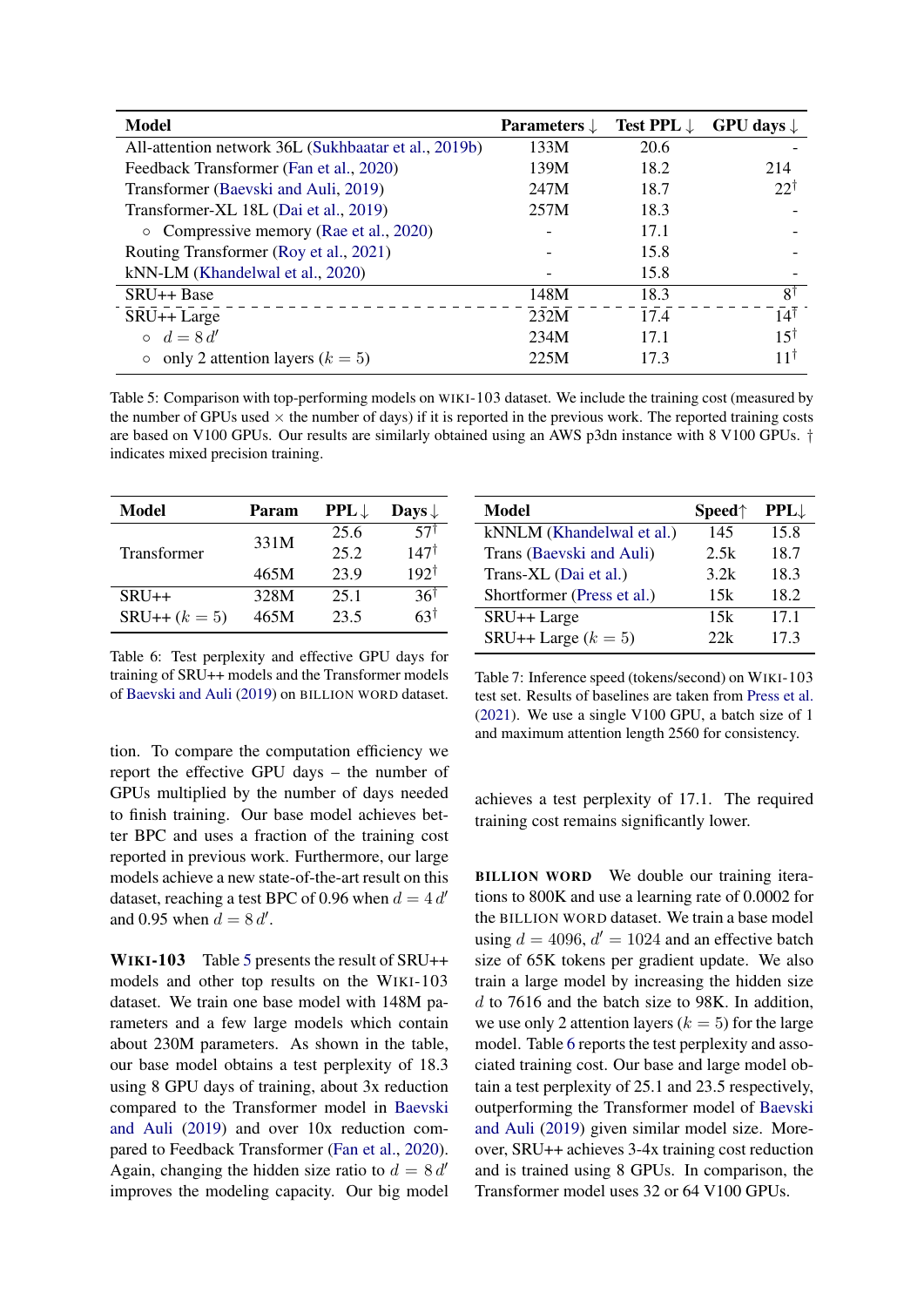<span id="page-7-0"></span>

| Model              | Param | <b>BLEU</b> $\uparrow$ | $Hrs \downarrow$ |
|--------------------|-------|------------------------|------------------|
| <b>Transformer</b> | 20.1M | $35.9 + 0.1$           | 10.5             |
| $SRU++$            | 20.4M | $36.3 \pm 0.2$         | 8.5              |
| $SRU++ (k = 2)$    | 19.6M | $36.1 \pm 0.1$         | 75               |

Table 8: Results on IWSLT'14 De→En test set. We use a beam size of 5. BLEU scores and training time are averaged over 4 independent runs.

Inference speed Table [7](#page-6-2) compares the inference speed of SRU++ with other top-performing models on WIKI-103 test set. We use a single V100 GPU for inference. Our large model runs at least 4.5x faster than all baseline models except Shortformer [\(Press et al.,](#page-10-12) [2021\)](#page-10-12). In addition, our model achieves 0.9-1.1 perplexity lower than Shortformer and runs 50% faster when using 2 attention layers ( $k = 5$ ).

IWSLT Does SRU++ work well for other tasks? We study this question by evaluating SRU++ on the IWSLT'14 De→En translation task. We use the open-sourced training and evaluation code of [Lin et al.](#page-10-9) [\(2020\)](#page-10-9). The base model is an 8-layer Transformer model containing 20M parameters. We train SRU++ models using 6 layers and  $d = 1024$ , resulting in similar number of parameters. We use the original settings such as learning rate and batch size, except that we use RAdam optimizer for consistency and increase the number of training epochs to 50. Both architectures achieve much higher BLEU scores given more training epochs.<sup>[3](#page-0-1)</sup> Table [8](#page-7-0) presents the test results. Without additional hyperparameter tuning, SRU++ achieves 0.4 BLEU score higher and less training time compared to the Transformer model tuned in [Lin et al.](#page-10-9) [\(2020\)](#page-10-9).

Why does SRU++ reduce training cost in our experiments? Several factors contribute to the computation reduction observed in our experiments. First, combining attention and recurrence gives stronger modeling capacity. As shown in our experiments, SRU++ often achieves comparable results using fewer layers and/or fewer parameters. The required computation are much lower for shallower and smaller models.

We also observe higher training efficiency, requiring fewer training steps and smaller training batch compared to several Transformer models. For example, SRU++ uses a maximum effective batch size of 98K tokens and 800K training steps on the BILLION WORD dataset, while the Transformer model in comparison [\(Baevski and Auli,](#page-9-12) [2019\)](#page-9-12) uses 128K tokens and near 1000K steps. The reduced batch size and gradient updates cut down the training cost.

Finally, model implementation is an important factor for computation saving. Our implementation is highly efficient for two reasons. First, the fast recurrence operation of SRU is a reusable module that is already optimized for speed [\(Lei](#page-10-3) [et al.,](#page-10-3) [2018\)](#page-10-3). Second, since recurrence encodes positional information, we can use simple singlehead attention and remove positional encoding.

On the contrary, advanced attention and positional encoding mechanism can generate nontrivial computation overhead. To see this, we measure the running time of SRU++ and Transformer-XL using Pytorch Profiler. Figure [5](#page-8-0) (a) shows the average model forward time of a single batch. SRU++ runs 4-5x times faster compared to the Transformer-XL implementation. Figure [5](#page-8-0) (b) breaks down the computation and highlights the most time-consuming operations in both models. The matrix multiplications are one of the most expensive operations for both models. Surprisingly, many operations in the relative attention of Transformer-XL are computationally expensive. For example, the relative attention requires shifting the attention scores and adding up different attention score matrices. Both require a lot of time but they are not needed in non-relative attention. In addition, the last column shows the running time of tensor transpose operators needed by batch matrix-matrix multiplications in attention. Again, the relative attention uses an order of magnitude more time compared to the simple single-head attention used in our model implementation.[4](#page-0-1)

#### 6 Related Work

Accelerating common architectures for NLP has become an increasingly important research topic recently [\(Tay et al.,](#page-11-3) [2020;](#page-11-3) [Sun et al.,](#page-11-4) [2020;](#page-11-4) [Lan](#page-10-20) [et al.,](#page-10-20) [2020\)](#page-10-20). Our work is closely related to two lines of research under this topic.

 ${}^{3}$ [Lin et al.](#page-10-9) [\(2020\)](#page-10-9) reports a test BLEU of 35.2. We obtain 35.9 for the same Transformer model by training longer.

<sup>&</sup>lt;sup>4</sup>Note that this high latency of tensor transpose might be caused by sub-optimal implementation choices such as a poor arrangement of tensor axes in the open-sourced model. There is room for improvement. Nevertheless, relative attention and positional encoding are reported to be non-trivially slower in other works [\(Shaw et al.,](#page-10-11) [2018;](#page-10-11) [Tian et al.,](#page-11-5) [2021\)](#page-11-5).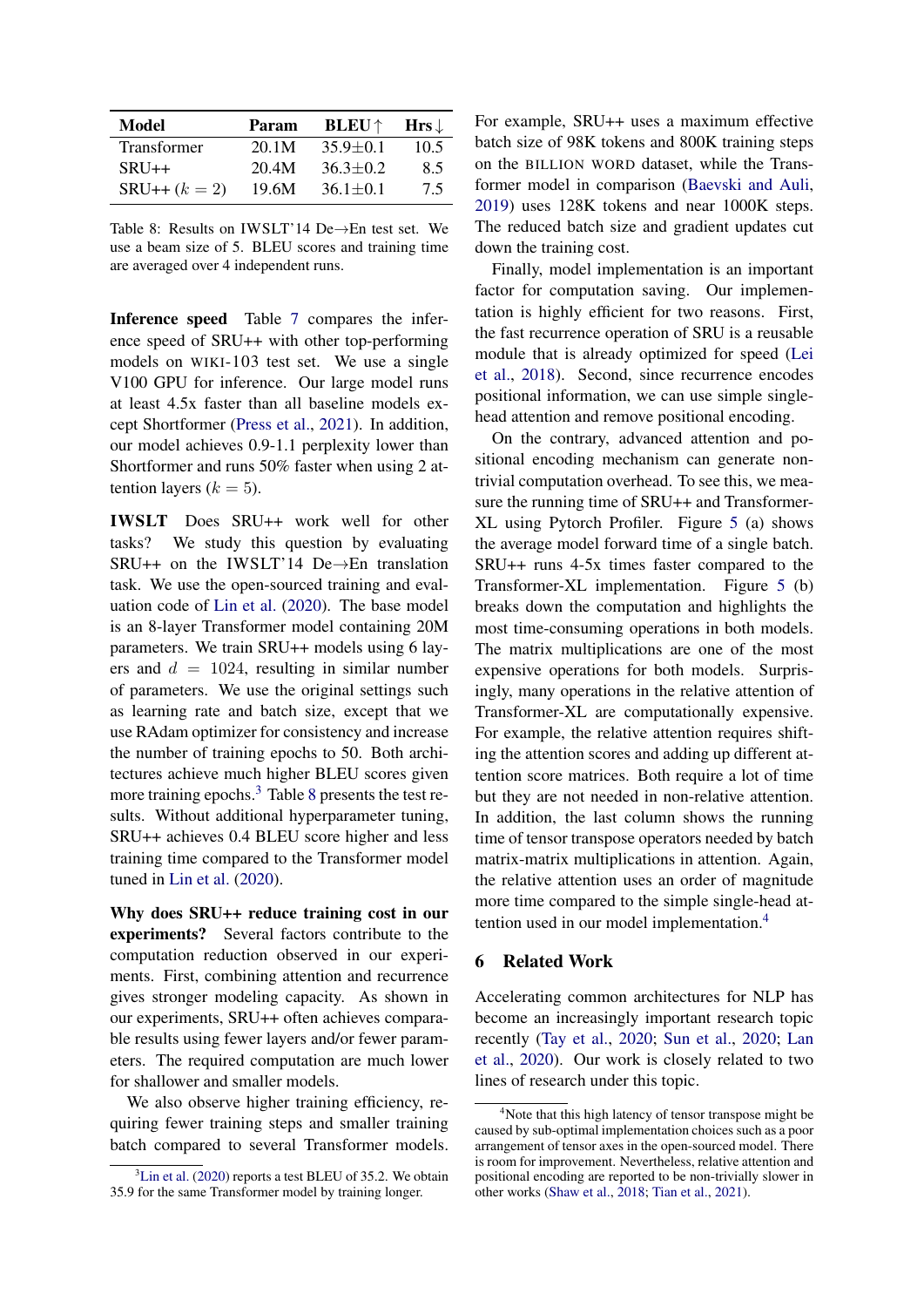<span id="page-8-0"></span>

and 1024 respectively for small and large models. All models use a batch size  $B = 16$  for profiling. Figure 5: Profiling of SRU++ and Transformer-XL: (a) forward time (in milliseconds) of small and large models and (b) forward time used in various types of time-consuming operations. We use a single GPU for profiling to avoid extra overhead such as data synchronization between GPUs. We use an unroll size / context length  $M = 512$ 

First, previous works have tackled the speed problem of recurrent neural networks (RNNs) and have proposed various fast RNN implementations [\(Diamos et al.,](#page-9-17) [2016;](#page-9-17) [Campos et al.,](#page-9-18) [2018;](#page-9-18) [Zhang and Sennrich,](#page-11-1) [2019\)](#page-11-1). Notably, the Quasi-RNN [\(Bradbury et al.,](#page-9-3) [2017\)](#page-9-3) and SRU [\(Lei et al.,](#page-10-3) [2018\)](#page-10-3) have invented highly-parallelizable recurrence and combined them with convolutions or highway networks respectively. The resulting architectures achieve equivalent parallelism as convolutional and attention models. This advancement eliminates the need of avoiding recurrence computation to trade model training efficiency, a design choice made by the Transformer architecture. Our model builds on top of SRU.

Second, several recent works have argued that using attention alone is not the best architecture in terms of model expressiveness. For example, [Dong et al.](#page-9-19) [\(2021\)](#page-9-19) demonstrate theoretically and empirically that using pure attention results in performance degeneration. [Gulati et al.](#page-9-20) [\(2020\)](#page-9-20) have combined convolution and attention and obtained new state-of-the-art results for speech recognition. Moreover, RNNs have been incorporated into Transformer architectures, resulting in improved results in machine translation and language understanding tasks [\(Lei et al.,](#page-10-3) [2018;](#page-10-3) [Huang et al.,](#page-9-2) [2020\)](#page-9-2). Our work is built upon a similar hypothesis that recurrence and attention are complementary at sequence modeling. We demonstrate that jointly leveraging fast recurrence and attention not only achieves state-of-the-art modeling results but also obtain significant computation reduction.

Being orthogonal to our work, many recent works improve the efficiency of Transformer models by accelerating attention computation [\(Zaheer](#page-11-6) [et al.,](#page-11-6) [2020;](#page-11-6) [Katharopoulos et al.,](#page-9-21) [2020;](#page-9-21) [Vyas](#page-11-7) [et al.,](#page-11-7) [2020;](#page-11-7) [Peng et al.,](#page-10-21) [2021\)](#page-10-21). Examples include Longformer [\(Beltagy et al.,](#page-9-15) [2020\)](#page-9-15), Reformer [\(Ki](#page-10-22)[taev et al.,](#page-10-22) [2020\)](#page-10-22), Linformer [\(Wang et al.,](#page-11-8) [2020\)](#page-11-8) and Routing Transformer [\(Roy et al.,](#page-10-15) [2021\)](#page-10-15). In contrast, our work optimizes computational efficiency using recurrence combined with minimal attention and our model can incorporate these attention variants for additional speed improvement.

#### 7 Conclusion

We present a highly-efficient architecture combining fast recurrence and attention, and evaluate its effectiveness on various language modeling datasets. We demonstrate fast RNNs with little attention not only achieve top results but also reduce training cost significantly. Our work shares a different idea to accelerating attention, therefore providing an orthogonal direction to advancing stateof-the-art model architecture. As future work, we believe the model can be improved using stronger attention or recurrent implementations, better normalization or optimization techniques.

#### Acknowledgement

We would like to thank ASAPP Inc. for making this work possible. We thank Hugh Perkins, Joshua Shapiro, Sam Bowman, Danqi Chen and Yu Zhang for providing invaluable feedback for this work. Finally, we thank Jeremy Wohlwend, Jing Pan, Prashant Sridhar and Kyu Han for helpful discussions, and ASAPP Language Technology and Infra teams for the compute cluster setup for our research experiments.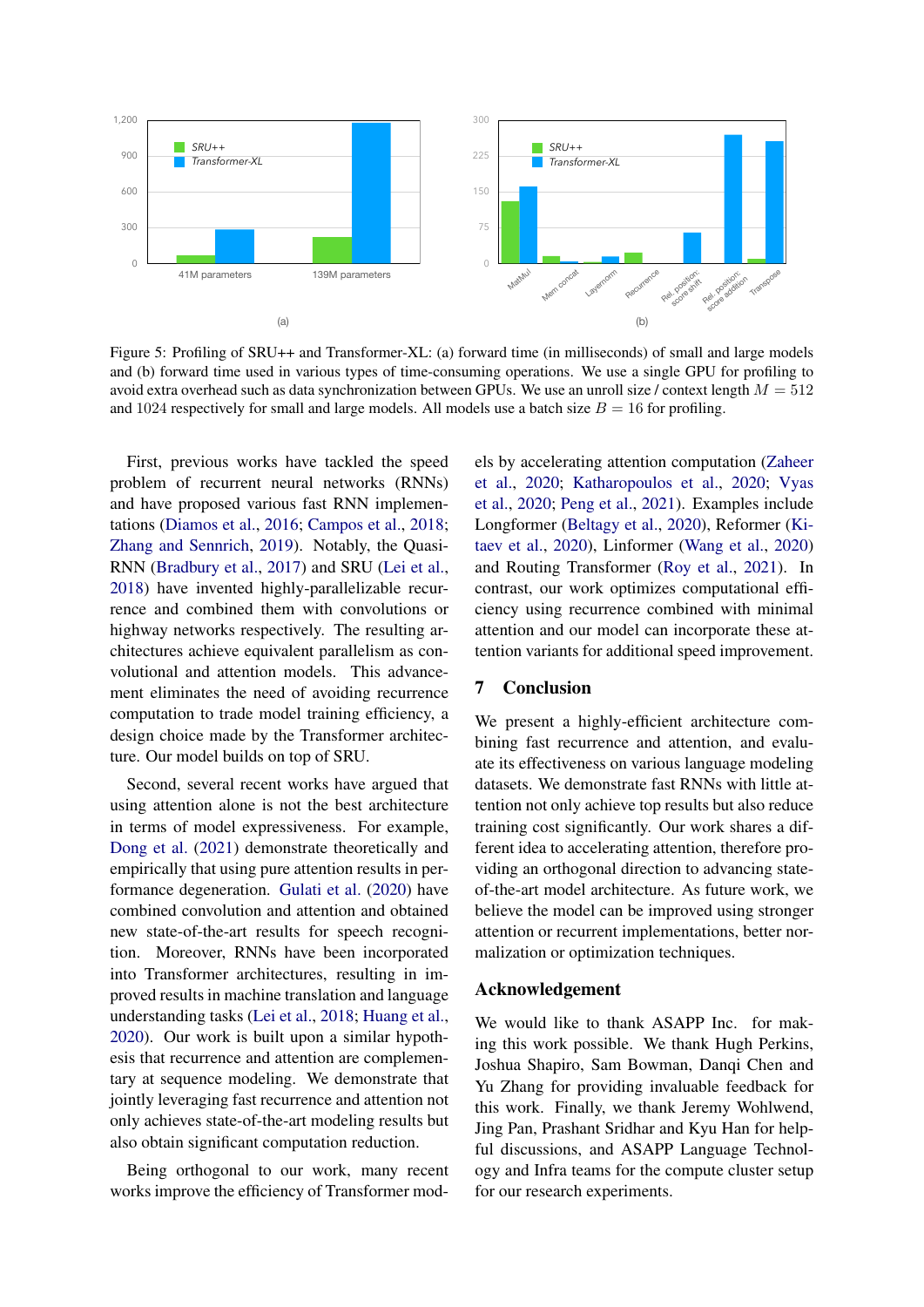### References

- <span id="page-9-8"></span>Jeremy Appleyard, Tomas Kocisky, and Phil Blunsom. 2016. [Optimizing performance of recur](https://arxiv.org/abs/1604.01946)[rent neural networks on gpus.](https://arxiv.org/abs/1604.01946) *arXiv preprint arXiv:1604.01946*.
- <span id="page-9-9"></span>Jimmy Lei Ba, Jamie Ryan Kiros, and Geoffrey E Hinton. 2016. [Layer normalization.](http://arxiv.org/abs/1607.06450) *arXiv preprint arXiv:1607.06450*.
- <span id="page-9-12"></span>Alexei Baevski and Michael Auli. 2019. [Adaptive in](https://openreview.net/forum?id=ByxZX20qFQ)[put representations for neural language modeling.](https://openreview.net/forum?id=ByxZX20qFQ) In *International Conference on Learning Representations (ICLR)*.
- <span id="page-9-0"></span>Dzmitry Bahdanau, Kyunghyun Cho, and Yoshua Bengio. 2015. [Neural machine translation by jointly](https://arxiv.org/abs/1409.0473) [learning to align and translate.](https://arxiv.org/abs/1409.0473) In *International Conference on Learning Representations (ICLR)*.
- <span id="page-9-15"></span>Iz Beltagy, Matthew E. Peters, and Arman Cohan. 2020. [Longformer: The long-document trans](https://arxiv.org/abs/2004.05150)[former.](https://arxiv.org/abs/2004.05150) *arXiv:2004.05150*.
- <span id="page-9-3"></span>James Bradbury, Stephen Merity, Caiming Xiong, and Richard Socher. 2017. [Quasi-Recurrent Neural Net](https://arxiv.org/abs/1611.01576)[works.](https://arxiv.org/abs/1611.01576) In *International Conference on Learning Representations (ICLR)*.
- <span id="page-9-22"></span>Andrew Brock, Soham De, and Samuel L Smith. 2021. [Characterizing signal propagation to close the per](https://openreview.net/forum?id=IX3Nnir2omJ)[formance gap in unnormalized resnets.](https://openreview.net/forum?id=IX3Nnir2omJ) In *International Conference on Learning Representations*.
- <span id="page-9-18"></span>Víctor Campos, Brendan Jou, Xavier Giró i Nieto, Jordi Torres, and Shih-Fu Chang. 2018. [Skip rnn:](https://openreview.net/pdf?id=HkwVAXyCW) [Learning to skip state updates in recurrent neural](https://openreview.net/pdf?id=HkwVAXyCW) [networks.](https://openreview.net/pdf?id=HkwVAXyCW) In *International Conference on Learning Representations (ICLR)*.
- <span id="page-9-13"></span>Ciprian Chelba, Tomas Mikolov, Mike Schuster, Qi Ge, Thorsten Brants, Phillipp Koehn, and Tony Robinson. 2013. [One billion word benchmark for measur](http://arxiv.org/abs/1312.3005)[ing progress in statistical language modeling.](http://arxiv.org/abs/1312.3005) Technical report, Google.
- <span id="page-9-7"></span>Kyunghyun Cho, Bart van Merriënboer, Caglar Gulcehre, Dzmitry Bahdanau, Fethi Bougares, Holger Schwenk, and Yoshua Bengio. 2014. [Learning](https://aclanthology.org/D14-1179) [phrase representations using RNN encoder–decoder](https://aclanthology.org/D14-1179) [for statistical machine translation.](https://aclanthology.org/D14-1179) In *Proceedings of the 2014 Conference on Empirical Methods in Natural Language Processing (EMNLP)*.
- <span id="page-9-5"></span>Zihang Dai, Zhilin Yang, Yiming Yang, Jaime Carbonell, Quoc Le, and Ruslan Salakhutdinov. 2019. [Transformer-XL: Attentive language models beyond](https://aclanthology.org/P19-1285.pdf) [a fixed-length context.](https://aclanthology.org/P19-1285.pdf) In *Proceedings of the 57th Annual Meeting of the Association for Computational Linguistics*.
- <span id="page-9-17"></span>Greg Diamos, Shubho Sengupta, Bryan Catanzaro, Mike Chrzanowski, Adam Coates, Erich Elsen, Jesse Engel, Awni Hannun, and Sanjeev Satheesh. 2016. [Persistent rnns: Stashing recurrent weights](http://proceedings.mlr.press/v48/diamos16.pdf)

[on-chip.](http://proceedings.mlr.press/v48/diamos16.pdf) In *Proceedings of The 33rd International Conference on Machine Learning (ICML)*.

- <span id="page-9-19"></span>Yihe Dong, Jean-Baptiste Cordonnier, and Andreas Loukas. 2021. [Attention is not all you need: pure at](http://proceedings.mlr.press/v139/dong21a/dong21a.pdf)[tention loses rank doubly exponentially with depth.](http://proceedings.mlr.press/v139/dong21a/dong21a.pdf) In *Proceedings of the 38th International Conference on Machine Learning (ICML)*.
- <span id="page-9-16"></span>Angela Fan, Thibaut Lavril, Edouard Grave, Armand Joulin, and Sainbayar Sukhbaatar. 2020. [Access](https://arxiv.org/abs/2002.09402v3)[ing higher-level representations in sequential trans](https://arxiv.org/abs/2002.09402v3)[formers with feedback memory.](https://arxiv.org/abs/2002.09402v3) *arXiv preprint arXiv:2002.09402*.
- <span id="page-9-11"></span>Edouard Grave, Armand Joulin, Moustapha Cissé, Hervé Jégou, et al. 2017. [Efficient softmax approx](http://proceedings.mlr.press/v70/grave17a/grave17a.pdf)[imation for gpus.](http://proceedings.mlr.press/v70/grave17a/grave17a.pdf) In *Proceedings of the 34th International Conference on Machine Learning (ICML)*.
- <span id="page-9-14"></span>Alex Graves. 2013. [Generating sequences with](https://arxiv.org/abs/1308.0850) [recurrent neural networks.](https://arxiv.org/abs/1308.0850) *arXiv preprint arXiv:1308.0850*.
- <span id="page-9-20"></span>Anmol Gulati, James Qin, Chung-Cheng Chiu, Niki Parmar, Yu Zhang, Jiahui Yu, Wei Han, Shibo Wang, Zhengdong Zhang, Yonghui Wu, and Ruoming Pang. 2020. [Conformer: Convolution-augmented](https://doi.org/10.21437/Interspeech.2020-3015) [transformer for speech recognition.](https://doi.org/10.21437/Interspeech.2020-3015) In *Proceedings of the 21st Annual Conference of the International Speech (INTERSPEECH)*.
- <span id="page-9-1"></span>Jie Hao, Xing Wang, Baosong Yang, Longyue Wang, Jinfeng Zhang, and Zhaopeng Tu. 2019. [Modeling](https://aclanthology.org/N19-1122.pdf) [recurrence for transformer.](https://aclanthology.org/N19-1122.pdf) In *Proceedings of the 2019 Conference of the North American Chapter of the Association for Computational Linguistics: Human Language Technologies*.
- <span id="page-9-6"></span>Sepp Hochreiter and Jürgen Schmidhuber. 1997. [Long](https://direct.mit.edu/neco/article/9/8/1735/6109/Long-Short-Term-Memory) [short-term memory.](https://direct.mit.edu/neco/article/9/8/1735/6109/Long-Short-Term-Memory) *Neural Computation*.
- <span id="page-9-23"></span>Elad Hoffer, Itay Hubara, and Daniel Soudry. 2017. Train longer, generalize better: closing the generalization gap in large batch training of neural networks. In *Advances in Neural Information Processing Systems*.
- <span id="page-9-4"></span>Yi-Te Hsu, Sarthak Garg, Yi-Hsiu Liao, and Ilya Chatsviorkin. 2020. [Efficient inference for neural](https://aclanthology.org/2020.sustainlp-1.7) [machine translation.](https://aclanthology.org/2020.sustainlp-1.7) In *Proceedings of SustaiNLP: Workshop on Simple and Efficient Natural Language Processing*.
- <span id="page-9-2"></span>Zhiheng Huang, Peng Xu, Davis Liang, Ajay Mishra, and Bing Xiang. 2020. [Trans-blstm: Transformer](https://arxiv.org/abs/2003.07000) [with bidirectional lstm for language understanding.](https://arxiv.org/abs/2003.07000) *arXiv preprint arXiv:2003.07000*.
- <span id="page-9-10"></span>Marcus Hutter. 2006. The human knowledge compression contest. *http://prize.hutter1.net/*.
- <span id="page-9-21"></span>Angelos Katharopoulos, Apoorv Vyas, Nikolaos Pappas, and François Fleuret. 2020. [Transformers are](http://proceedings.mlr.press/v119/katharopoulos20a/katharopoulos20a.pdf) [RNNs: Fast autoregressive transformers with linear](http://proceedings.mlr.press/v119/katharopoulos20a/katharopoulos20a.pdf) [attention.](http://proceedings.mlr.press/v119/katharopoulos20a/katharopoulos20a.pdf) In *Proceedings of the 37th International Conference on Machine Learning (ICML)*.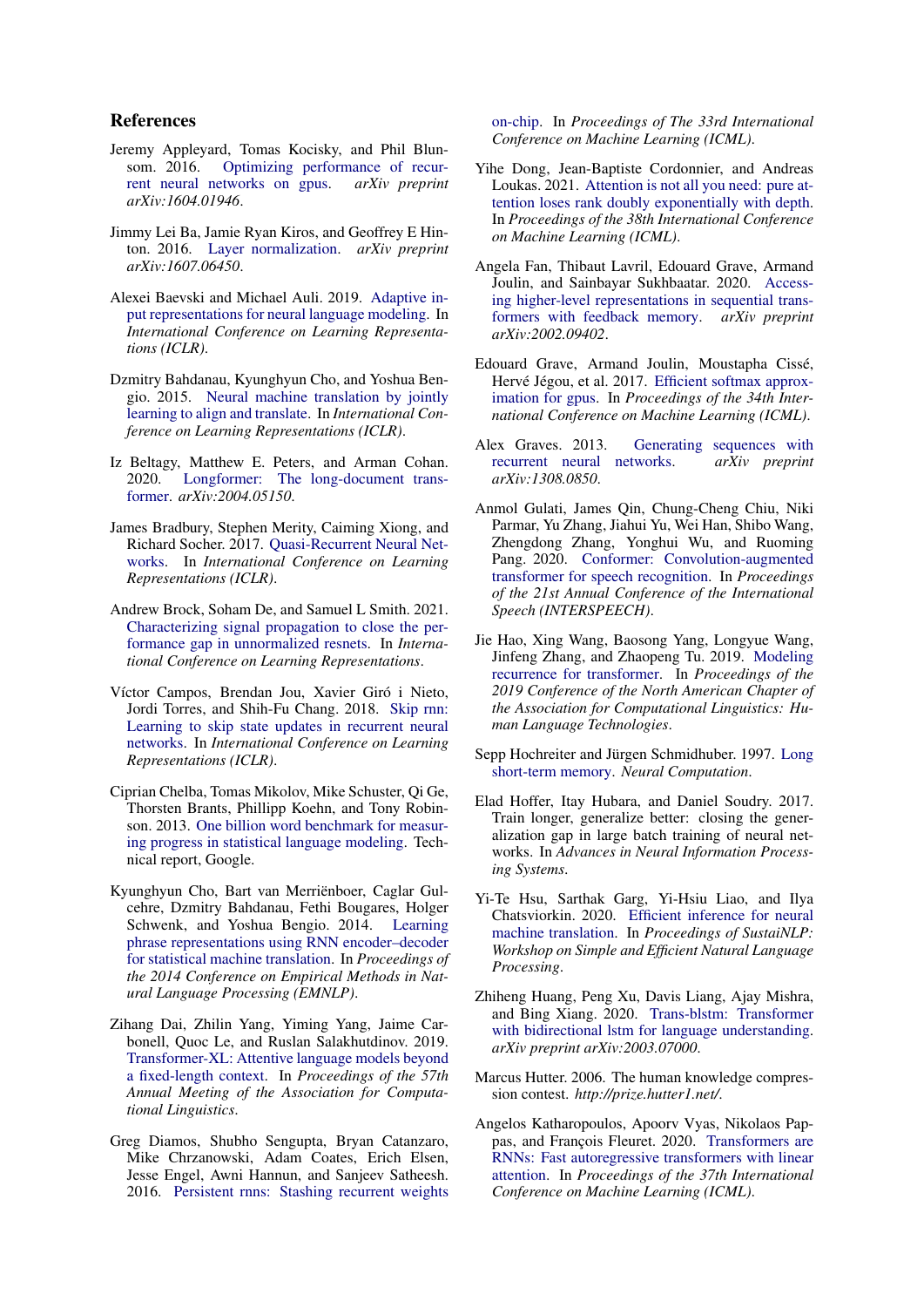- <span id="page-10-13"></span>Urvashi Khandelwal, Omer Levy, Dan Jurafsky, Luke Zettlemoyer, and Mike Lewis. 2020. [Generalization](https://openreview.net/forum?id=HklBjCEKvH) [through memorization: Nearest neighbor language](https://openreview.net/forum?id=HklBjCEKvH) [models.](https://openreview.net/forum?id=HklBjCEKvH) In *International Conference on Learning Representations (ICLR)*.
- <span id="page-10-5"></span>Young Jin Kim, Marcin Junczys-Dowmunt, Hany Hassan, Alham Fikri Aji, Kenneth Heafield, Roman Grundkiewicz, and Nikolay Bogoychev. 2019. [From](https://aclanthology.org/D19-5632) [research to production and back: Ludicrously fast](https://aclanthology.org/D19-5632) [neural machine translation.](https://aclanthology.org/D19-5632) In *Proceedings of the 3rd Workshop on Neural Generation and Translation*.
- <span id="page-10-18"></span>Diederik Kingma and Jimmy Ba. 2014. [Adam: A](https://arxiv.org/abs/1412.6980) [method for stochastic optimization.](https://arxiv.org/abs/1412.6980) In *International Conference on Learning Representations (ICLR)*.
- <span id="page-10-22"></span>Nikita Kitaev, Lukasz Kaiser, and Anselm Levskaya. 2020. [Reformer: The efficient transformer.](https://openreview.net/forum?id=rkgNKkHtvB) In *International Conference on Learning Representations (ICLR)*.
- <span id="page-10-16"></span>Ben Krause, Emmanuel Kahembwe, Iain Murray, and Steve Renals. 2018. [Dynamic evaluation of neural](http://proceedings.mlr.press/v80/krause18a/krause18a.pdf) [sequence models.](http://proceedings.mlr.press/v80/krause18a/krause18a.pdf) In *Proceedings of the 35th International Conference on Machine Learning (ICML)*.
- <span id="page-10-20"></span>Zhenzhong Lan, Mingda Chen, Sebastian Goodman, Kevin Gimpel, Piyush Sharma, and Radu Soricut. 2020. [Albert: A lite bert for self-supervised learning](https://openreview.net/forum?id=H1eA7AEtvS) [of language representations.](https://openreview.net/forum?id=H1eA7AEtvS) In *International Conference on Learning Representations (ICLR)*.
- <span id="page-10-3"></span>Tao Lei, Yu Zhang, Sida I. Wang, Hui Dai, and Yoav Artzi. 2018. [Simple recurrent units for highly par](https://arxiv.org/abs/1709.02755)[allelizable recurrence.](https://arxiv.org/abs/1709.02755) In *Proceedings of the 2018 Conference on Empirical Methods in Natural Language Processing (EMNLP)*.
- <span id="page-10-9"></span>Alexander Lin, Jeremy Wohlwend, Howard Chen, and Tao Lei. 2020. [Autoregressive knowledge distilla](https://arxiv.org/abs/2009.07253)[tion through imitation learning.](https://arxiv.org/abs/2009.07253) In *Proceedings of the 2020 Conference on Empirical Methods in Natural Language Processing (EMNLP)*.
- <span id="page-10-1"></span>Zhouhan Lin, Minwei Feng, Cícero Nogueira dos Santos, Mo Yu, Bing Xiang, Bowen Zhou, and Yoshua Bengio. 2017. [A structured self-attentive sentence](https://openreview.net/forum?id=BJC_jUqxe) [embedding.](https://openreview.net/forum?id=BJC_jUqxe) In *International Conference on Learning Representations (ICLR)*.
- <span id="page-10-17"></span>Liyuan Liu, Haoming Jiang, Pengcheng He, Weizhu Chen, Xiaodong Liu, Jianfeng Gao, and Jiawei Han. 2020a. [On the variance of the adaptive learning rate](https://arxiv.org/abs/1908.03265) [and beyond.](https://arxiv.org/abs/1908.03265) In *International Conference on Learning Representations (ICLR)*.
- <span id="page-10-7"></span>Liyuan Liu, Xiaodong Liu, Jianfeng Gao, Weizhu Chen, and Jiawei Han. 2020b. [Understanding the](https://arxiv.org/abs/2004.08249) [difficulty of training transformers.](https://arxiv.org/abs/2004.08249) In *Proceedings of the 2020 Conference on Empirical Methods in Natural Language Processing (EMNLP)*.
- <span id="page-10-2"></span>Stephen Merity. 2019. [Single headed attention rnn:](https://arxiv.org/abs/1911.11423) [Stop thinking with your head.](https://arxiv.org/abs/1911.11423) *arXiv preprint arXiv:1911.11423*.
- <span id="page-10-8"></span>Stephen Merity, Caiming Xiong, James Bradbury, and Richard Socher. 2017. [Pointer sentinel mixture](https://openreview.net/forum?id=Byj72udxe) [models.](https://openreview.net/forum?id=Byj72udxe) In *International Conference on Learning Representations (ICLR)*.
- <span id="page-10-4"></span>Jinhwan Park, Yoonho Boo, Iksoo Choi, Sungho Shin, and Wonyong Sung. 2018. [Fully neural network](https://proceedings.neurips.cc/paper/2018/file/42299f06ee419aa5d9d07798b56779e2-Paper.pdf) [based speech recognition on mobile and embedded](https://proceedings.neurips.cc/paper/2018/file/42299f06ee419aa5d9d07798b56779e2-Paper.pdf) [devices.](https://proceedings.neurips.cc/paper/2018/file/42299f06ee419aa5d9d07798b56779e2-Paper.pdf) In *Advances in Neural Information Processing Systems (NeurIPS)*.
- <span id="page-10-21"></span>Hao Peng, Nikolaos Pappas, Dani Yogatama, Roy Schwartz, Noah Smith, and Lingpeng Kong. 2021. [Random feature attention.](https://arxiv.org/abs/2103.02143) In *International Conference on Learning Representations (ICLR)*.
- <span id="page-10-12"></span>Ofir Press, Noah A. Smith, and Mike Lewis. 2021. [Shortformer: Better language modeling using](https://aclanthology.org/2021.acl-long.427.pdf) [shorter inputs.](https://aclanthology.org/2021.acl-long.427.pdf) In *Proceedings of the 59th Annual Meeting of the Association for Computational Linguistics and the 11th International Joint Conference on Natural Language Processing*.
- <span id="page-10-10"></span>Jack W. Rae, Anna Potapenko, Siddhant M. Jayakumar, Chloe Hillier, and Timothy P. Lillicrap. 2020. [Compressive transformers for long-range sequence](https://openreview.net/forum?id=SylKikSYDH) [modelling.](https://openreview.net/forum?id=SylKikSYDH) In *International Conference on Learning Representations (ICLR)*.
- <span id="page-10-15"></span>Aurko Roy, Mohammad Saffar, Ashish Vaswani, and David Grangier. 2021. [Efficient content-based](https://aclanthology.org/2021.tacl-1.4.pdf) [sparse attention with routing transformers.](https://aclanthology.org/2021.tacl-1.4.pdf) *Transactions of the Association for Computational Linguistics*.
- <span id="page-10-0"></span>Roy Schwartz, Jesse Dodge, Noah A Smith, and Oren Etzioni. 2020. [Green AI.](https://arxiv.org/abs/1907.10597) *Communications of the ACM*.
- <span id="page-10-6"></span>Yuan Shangguan, Jian Li, Qiao Liang, Raziel Alvarez, and Ian McGraw. 2019. [Optimizing speech recogni](https://arxiv.org/abs/1909.12408)[tion for the edge.](https://arxiv.org/abs/1909.12408) *arXiv preprint arXiv:1909.12408*.
- <span id="page-10-11"></span>Peter Shaw, Jakob Uszkoreit, and Ashish Vaswani. 2018. [Self-attention with relative position represen](https://arxiv.org/abs/1803.02155)[tations.](https://arxiv.org/abs/1803.02155) In *Proceedings of the 2018 Conference of the North American Chapter of the Association for Computational Linguistics: Human Language Technologies*.
- <span id="page-10-23"></span>Sheng Shen, Zhewei Yao, Amir Gholami, Michael Mahoney, and Kurt Keutzer. 2020. [PowerNorm: Re](http://proceedings.mlr.press/v119/shen20e/shen20e.pdf)[thinking batch normalization in transformers.](http://proceedings.mlr.press/v119/shen20e/shen20e.pdf) In *Proceedings of the 37th International Conference on Machine Learning (ICML)*.
- <span id="page-10-14"></span>Sainbayar Sukhbaatar, Edouard Grave, Piotr Bojanowski, and Armand Joulin. 2019a. [Adaptive at](https://arxiv.org/abs/1905.07799)[tention span in transformers.](https://arxiv.org/abs/1905.07799) In *Proceedings of the 57th Annual Meeting of the Association for Computational Linguistics*.
- <span id="page-10-19"></span>Sainbayar Sukhbaatar, Edouard Grave, Guillaume Lample, Herve Jegou, and Armand Joulin. 2019b. [Augmenting self-attention with persistent memory.](https://arxiv.org/abs/1907.01470) *arXiv preprint arXiv:1907.01470*.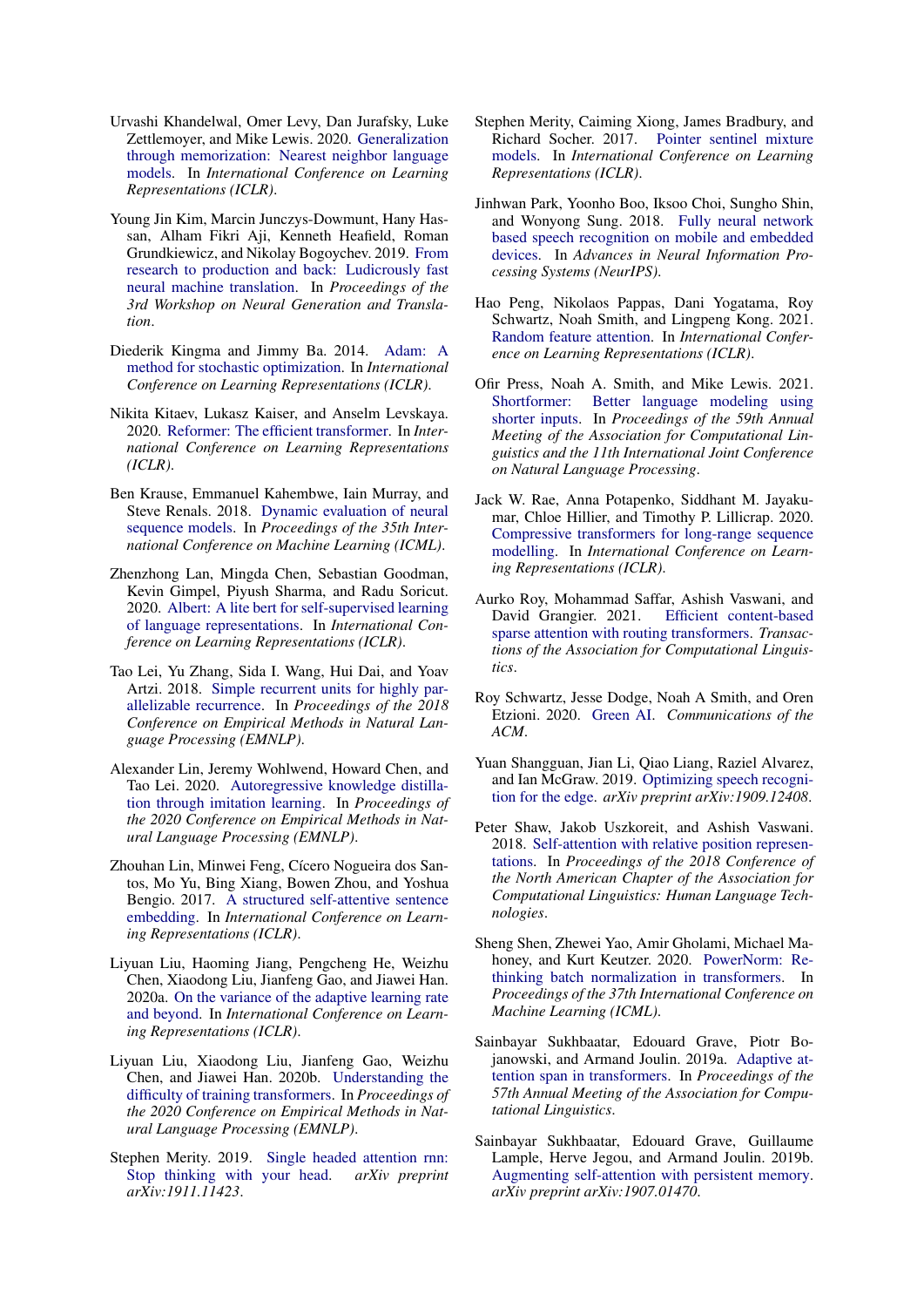- <span id="page-11-4"></span>Zhiqing Sun, Hongkun Yu, Xiaodan Song, Renjie Liu, Yiming Yang, and Denny Zhou. 2020. [Mobile-](https://www.aclweb.org/anthology/2020.acl-main.195.pdf)[BERT: a compact task-agnostic BERT for resource](https://www.aclweb.org/anthology/2020.acl-main.195.pdf)[limited devices.](https://www.aclweb.org/anthology/2020.acl-main.195.pdf) In *Proceedings of the 58th Annual Meeting of the Association for Computational Linguistics*.
- <span id="page-11-3"></span>Yi Tay, Mostafa Dehghani, Dara Bahri, and Donald Metzler. 2020. [Efficient transformers: A survey.](https://arxiv.org/abs/2009.06732) *arXiv preprint arXiv:2009.06732*.
- <span id="page-11-5"></span>Ran Tian, Joshua Maynez, and Ankur P Parikh. 2021. [Shatter: An efficient transformer encoder with](https://arxiv.org/abs/2108.13032) [single-headed self-attention and relative sequence](https://arxiv.org/abs/2108.13032) [partitioning.](https://arxiv.org/abs/2108.13032) *arXiv preprint arXiv:2108.13032*.
- <span id="page-11-0"></span>Ashish Vaswani, Noam Shazeer, Niki Parmar, Jakob Uszkoreit, Llion Jones, Aidan N Gomez, Ł ukasz Kaiser, and Illia Polosukhin. 2017. [Attention is all](https://proceedings.neurips.cc/paper/2017/file/3f5ee243547dee91fbd053c1c4a845aa-Paper.pdf) [you need.](https://proceedings.neurips.cc/paper/2017/file/3f5ee243547dee91fbd053c1c4a845aa-Paper.pdf) In *Advances in Neural Information Processing Systems (NeurIPS)*.
- <span id="page-11-7"></span>Apoorv Vyas, Angelos Katharopoulos, and François Fleuret. 2020. [Fast transformers with clustered at](https://proceedings.neurips.cc/paper/2020/file/f6a8dd1c954c8506aadc764cc32b895e-Paper.pdf)[tention.](https://proceedings.neurips.cc/paper/2020/file/f6a8dd1c954c8506aadc764cc32b895e-Paper.pdf) In *Advances in Neural Information Processing Systems (NeurIPS)*.
- <span id="page-11-8"></span>Sinong Wang, Belinda Z Li, Madian Khabsa, Han Fang, and Hao Ma. 2020. [Linformer: Self](https://arxiv.org/abs/2006.04768)[attention with linear complexity.](https://arxiv.org/abs/2006.04768) *arXiv preprint arXiv:2006.04768*.
- <span id="page-11-2"></span>Ruibin Xiong, Yunchang Yang, Di He, Kai Zheng, Shuxin Zheng, Chen Xing, Huishuai Zhang, Yanyan Lan, Liwei Wang, and Tieyan Liu. 2020. [On layer](http://proceedings.mlr.press/v119/xiong20b/xiong20b.pdf) [normalization in the transformer architecture.](http://proceedings.mlr.press/v119/xiong20b/xiong20b.pdf) In *Proceedings of the 37th International Conference on Machine Learning (ICML)*.
- <span id="page-11-9"></span>Jingjing Xu, Xu Sun, Zhiyuan Zhang, Guangxiang Zhao, and Junyang Lin. 2019. [Understanding and](https://arxiv.org/abs/1911.07013) [improving layer normalization.](https://arxiv.org/abs/1911.07013) In *Advances in Neural Information Processing Systems (NeurIPS)*.
- <span id="page-11-6"></span>Manzil Zaheer, Guru Guruganesh, Kumar Avinava Dubey, Joshua Ainslie, Chris Alberti, Santiago Ontanon, Philip Pham, Anirudh Ravula, Qifan Wang, Li Yang, et al. 2020. [Big bird: Transformers for](https://proceedings.neurips.cc/paper/2020/file/c8512d142a2d849725f31a9a7a361ab9-Paper.pdf) [longer sequences.](https://proceedings.neurips.cc/paper/2020/file/c8512d142a2d849725f31a9a7a361ab9-Paper.pdf) *Advances in Neural Information Processing Systems (NeurIPS)*.
- <span id="page-11-1"></span>Biao Zhang and Rico Sennrich. 2019. [A lightweight](https://aclanthology.org/P19-1149.pdf) [recurrent network for sequence modeling.](https://aclanthology.org/P19-1149.pdf) In *Proceedings of the 57th Annual Meeting of the Association for Computational Linguistics*.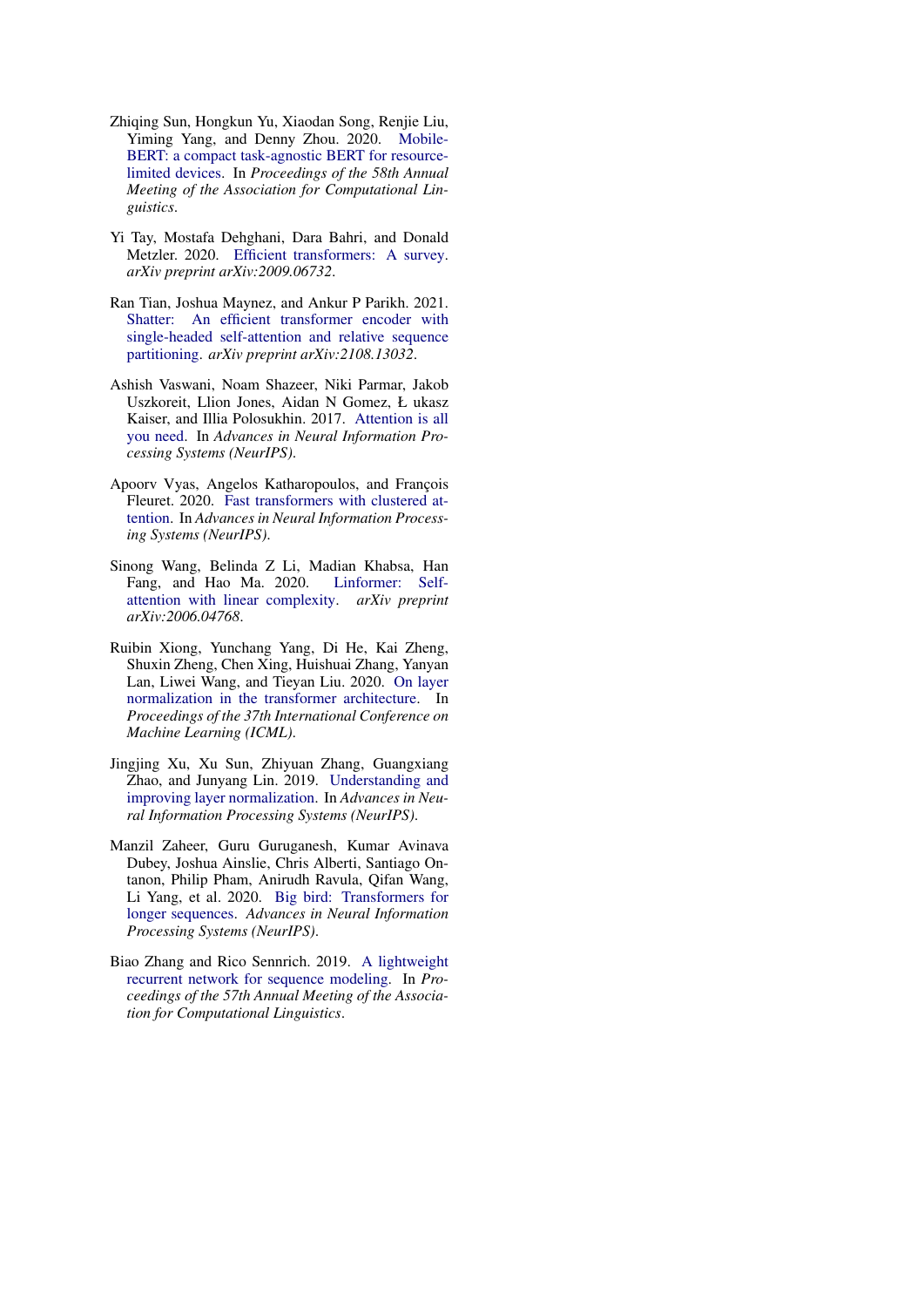#### <span id="page-12-1"></span>A Additional results

### A.1 Detailed analysis of attention

Table [10](#page-14-0) presents a more comprehensive analysis of attention in SRU++ models. First, we change the number of attention layers and their locations in the model. As shown in the top block of Table [10,](#page-14-0) using attention in 50% of the layers leads to no (or negligible) loss in model performance. This is consistent with the results in Table [2](#page-3-1) using a smaller model. Enabling attention in higher layers performs slightly better than evenly distributing attention from the bottom to top layers.

We also experiment with using more than one attention head in each of the attention layer, as shown in the middle block of the table. Unlike Transformer models however, we do not observe a significant improvement using multiple heads. We hypothesize that the recurrence states can already carry different features or information that are present in different input positions, making redundant heads unnecessary.

Finally, changing the ratio  $d : d'$  from 4 to 8 gives similar improvements regardless of using 2 attention layers or 10 attention layers. This suggests that the amount of attention and the hidden size ratio can be tuned independently for best model performance.

#### <span id="page-12-0"></span>A.2 The effectiveness of layer normalization

In our experiments, we have always used layer normalization to stabilize training. However, we also found layer normalization to achieve worse generalization for larger models that are more prone to over-fitting. Figure [6](#page-14-1) showcases our empirical observation on the ENWIK8 dataset. Using layer normalization achieves more rapid training progress and lower training loss, but results in higher dev loss in the case of training a 108M model. This generalization gap remains even if we tune the dropout rate carefully. In addition, although using layer normalization in the smaller model with 41M parameters gives slightly better dev results, we still observe a larger generalization gap (indicated by the difference between training loss and dev loss) compared to the run without layer normalization. Similar over-fitting patterns are observed on Wiki-103 dataset, and also in previous work [\(Xu et al.,](#page-11-9) [2019\)](#page-11-9).

On the other hand, turning off layer normalization can achieve better generalization but makes training sensitive to learning rate and parameter initialization. For example, we have to use a smaller learning rate of 0.00025 or lower to avoid sudden gradient explosion during training. These results suggest possible future work by improving the normalization method [\(Shen et al.,](#page-10-23) [2020;](#page-10-23) [Brock et al.,](#page-9-22) [2021\)](#page-9-22).

#### <span id="page-12-2"></span>A.3 Tuning weight decay and learning rate

We find that tuning the weight decay and learning rate critical to the success of training SRU++ and achieving best results. Table [9](#page-12-4) provides a sensitivity analysis by testing different learning rates and weight decay values. Increasing the weight decay consistently gives better results for all learning rates tested. Tuning the learning rate is also needed to reach the best result. The non-trivial effect of weight decay seems to be unique for SRU++.

On the other hand, the performance of SRU++ remains robust once the appropriate weight decay and learning rate are set. As shown in previous results and analyses, SRU++ achieves strong and relatively stable results to various hidden sizes, number of attention layers and datasets. In particular, using the same weight decay value generalize well for all datasets (including language modeling and translation tasks) and model configurations tested.

<span id="page-12-4"></span>

|                      | 0.10  | 0.01  | 0.00  |
|----------------------|-------|-------|-------|
| $3 \times 10^{-4}$   | 1.014 |       |       |
| $2 \times 10^{-4}$   | 1.022 | 1.035 | 1.047 |
| $1.5 \times 10^{-4}$ | 1.030 | 1.038 | 1.040 |

Table 9: Dev BPC of SRU++ given a learning rate  $\in$  $\{1.5, 2, 3\} \times 10^{-4}$  and a weight decay  $\in \{0.1, 0.01, 0\}.$ '-' means the training run diverged or got gradient explosion.

#### <span id="page-12-3"></span>B Training details

Language modeling We use the RAdam opti-mizer<sup>[5](#page-0-1)</sup> with the default hyperparameters  $\beta_1 = 0.9$ and  $\beta_2 = 0.999$  for all our experiments. We use a cosine learning rate schedule with only 1 cycle for simplicity. For faster training, we also leverage the native automatic mixed precision (AMP) training and distributed data parallel (DDP) of Pytorch in all experiments, except those in Table [1](#page-3-0) and Fig-

<sup>5</sup>[https://github.com/LiyuanLucasLiu/](https://github.com/LiyuanLucasLiu/RAdam) [RAdam](https://github.com/LiyuanLucasLiu/RAdam)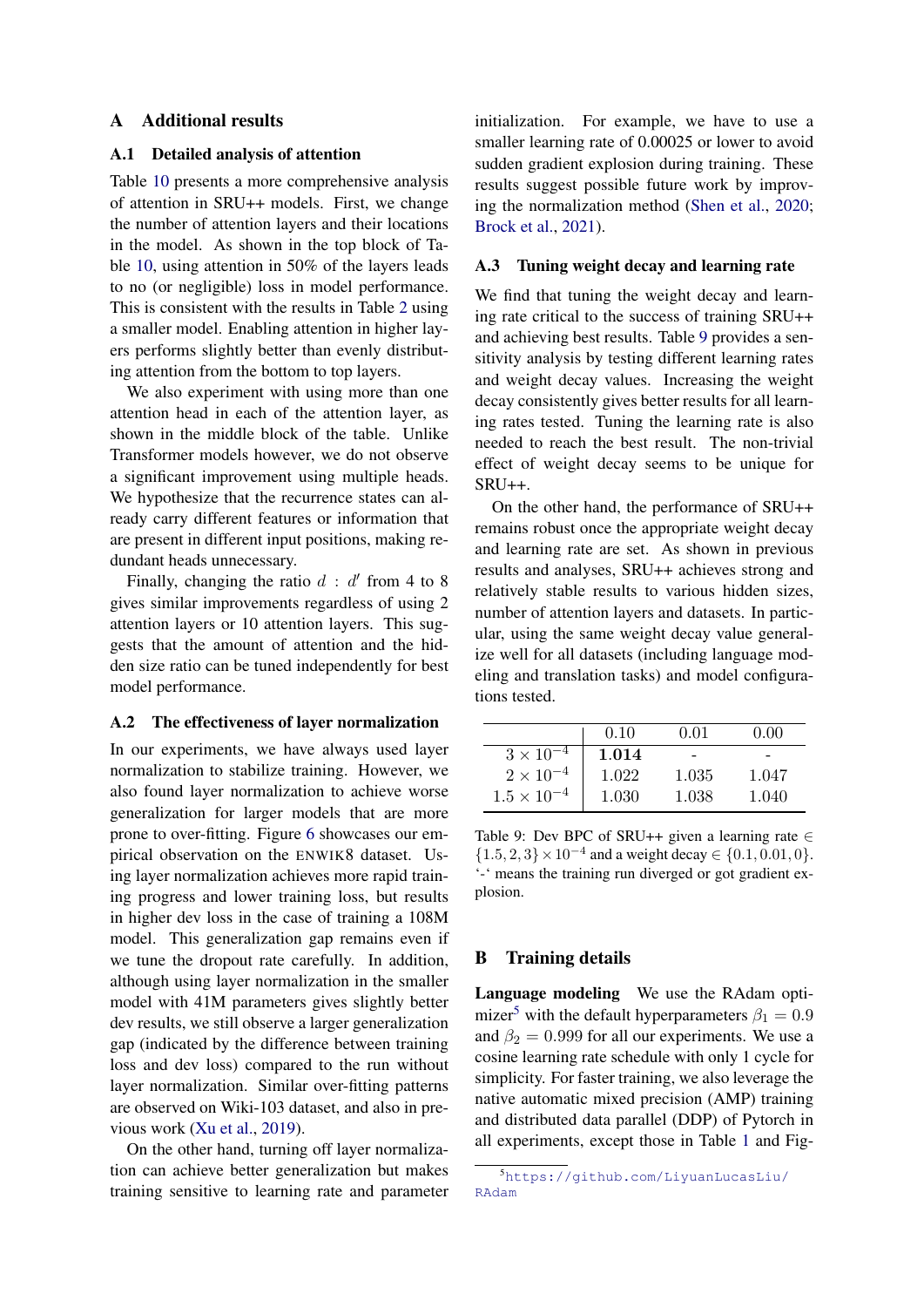ure [1](#page-0-0) for a fair comparison with the Transformer-XL implementation.

Table [11](#page-15-0) shows the detailed training configuration of SRU++ models on ENWIK8 dataset. Most training options are kept the same for all models. We tune the dropout probability more carefully as we found training is more prone to over-fitting and under-fitting for this dataset. The large model is trained with 2x batch size. As a result, we increase trained with 2x batch size. As a result, we increase<br>the learning rate proportionally by a factor of  $\sqrt{2}$ [\(Hoffer et al.,](#page-9-23) [2017\)](#page-9-23), which results in a rounded learning rate of 0.0004.

Table [12](#page-15-0) presents the detailed training configuration on WIKI-103 dataset. Similarly we use  $d = 3072$  and  $d = 4096$  for the base and large model respectively for a hidden size ratio  $d : d' =$ 4 : 1. Following [\(Baevski and Auli,](#page-9-12) [2019\)](#page-9-12), we use an adaptive word embedding layer and an adaptive softmax layer for our models, and we tie the weight matrices of the two layers. We keep the total number of parameters comparable when we use a different hidden size ratio  $d : d' = 8 : 1$ .

Machine translation We use the open-sourced code from [Lin et al.](#page-10-9) [\(2020\)](#page-10-9) for the IWSLT'14 De→En translation task. The Transformer model tuned by the original work uses 8 layers for both the encoder and decoder and a total of 20M parameters. Most of the training configuration re-mains the same as the original work<sup>[6](#page-0-1)</sup>, except for a couple of changes. First, we use RAdam optimizer and the same  $\beta$  values for consistency with the language model task. We use the same weight decay value of 0.1 for SRU++. The Transformer model uses a weight decay of 0 that is tuned based on dev set performance. Second, we increase the number of training epochs to 50 (or equivalently 64K training steps) since all models achieve better BLEU scores by training longer. This ensures we compare models when they reach the maximum performance.

Our SRU++ model uses a hidden size  $d = 1024$ , an attention size  $d' = 256$  and 6 layers for the encoder and decoder, resulting in a similar number of parameters as the Transformer model in comparison. Let  $X_{src}$  be the output representation of the SRU++ encoder. Each SRU++ decoder layer make uses of  $\mathbf{X}_{src}$  by simplying treating it as extra attention context. That is, the query, key and value representations are computed by concatenating the input of the current layer  $\mathbf{X}_{tqt}$  with  $\mathbf{X}_{src}$ ,

$$
\begin{aligned} \mathbf{Q} &= [\mathbf{Q}_{src}, \mathbf{Q}_{tgt}] \\ &= \mathbf{W}^q \left[\mathbf{X}_{src}, \mathbf{X}_{tgt}\right]^\top \\ \mathbf{K} &= \mathbf{W}^k \ \mathbf{Q} \\ \mathbf{V} &= \mathbf{W}^v \ \mathbf{Q} \end{aligned}
$$

The resulting representations  $\mathbf{Q}_{tgt}$ , **K** and **V** are used for the rest of the attention computation. The attention mask is set such that each target token can only attend to all source tokens and preceding target tokens.

<sup>6</sup>[https://github.com/asappresearch/](https://github.com/asappresearch/imitkd/blob/master/configs/iwslt/teacher.yaml) [imitkd/blob/master/configs/iwslt/](https://github.com/asappresearch/imitkd/blob/master/configs/iwslt/teacher.yaml) [teacher.yaml](https://github.com/asappresearch/imitkd/blob/master/configs/iwslt/teacher.yaml)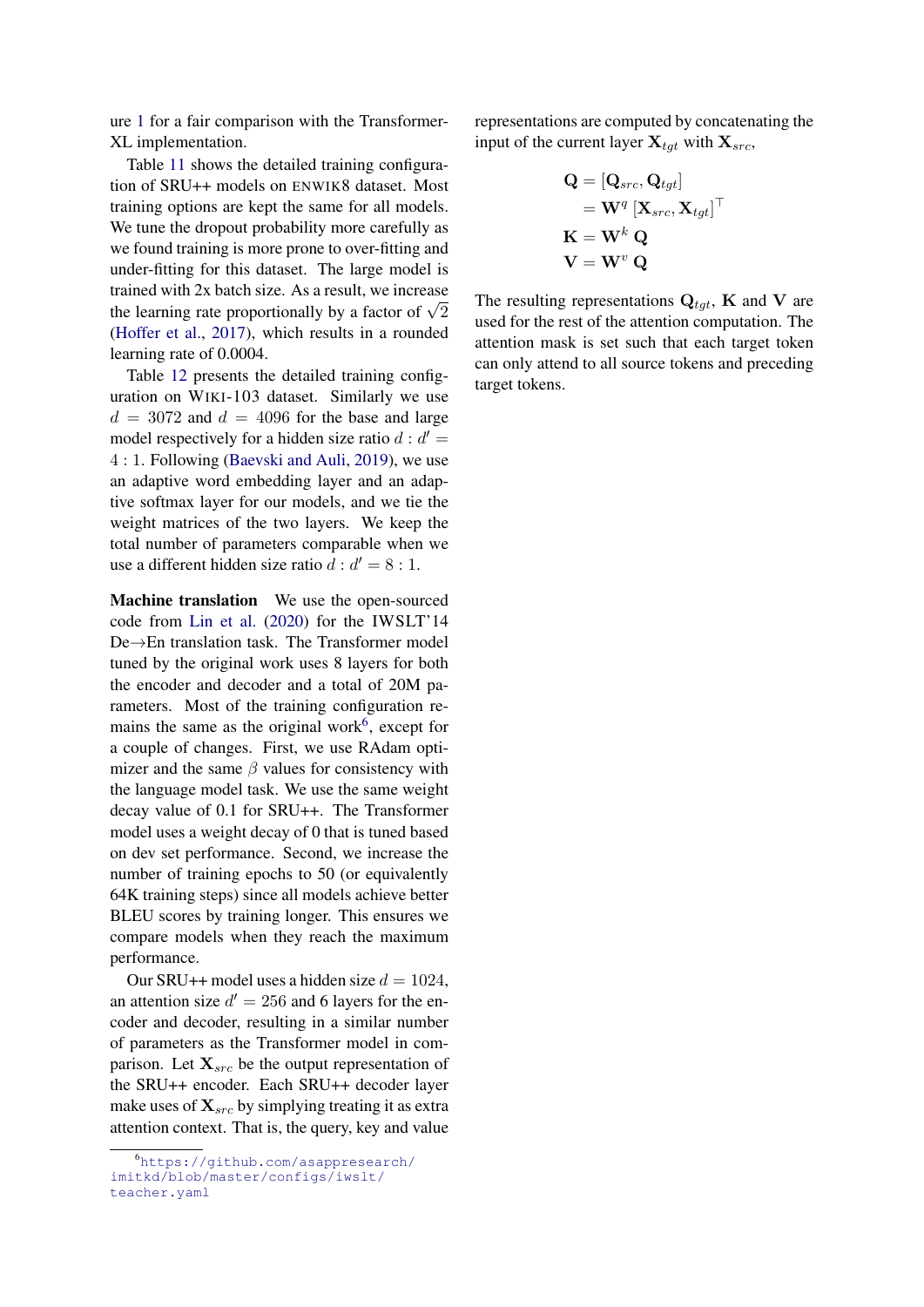<span id="page-14-0"></span>

| Layers that has attention Num of heads |                | $\overline{d}$ | d'  | <b>Model size</b> | Dev BPC |
|----------------------------------------|----------------|----------------|-----|-------------------|---------|
| All layers                             | 1              | 3072           | 768 | 108M              | 0.997   |
| 6,7,8,9,10                             |                |                |     | 102M              | 0.997   |
| 2,4,6,8,10                             |                |                |     | 102M              | 0.999   |
| 8,9,10                                 |                | 3136           | 784 | 103M              | 1.000   |
| 3,6,9                                  |                |                |     |                   | 1.001   |
| 5,10                                   | 1              | 3072           | 768 | 98M               | 1.002   |
|                                        | $\overline{2}$ |                |     |                   | 1.002   |
| 10                                     | 1              |                |     | 97M               | 1.007   |
|                                        | $\overline{2}$ |                |     |                   | 1.006   |
| All layers                             | 1              | 3072           | 768 | 108M              | 0.997   |
| 5,10                                   |                |                |     | 98M               | 1.002   |
| All layers                             |                | 4480           | 560 | 109M              | 0.991   |
| 5,10                                   |                |                |     | 104M              | 0.997   |

Table 10: Results of 10-layer SRU++ models by varying the attention setting. We report the dev BPC on the EN-WIK8 dataset. The first column indicates layers where the attention are located. Smaller index numbers represent layers that are closer to the input of the model.

<span id="page-14-1"></span>

Figure 6: Understanding the empirical effect of layer normalization. We show the training and dev loss of SRU++ models using 41M parameters and 108M parameters on ENWIK8 dataset. The model with layer normalization fits the training data better, but achieves worse generalization.